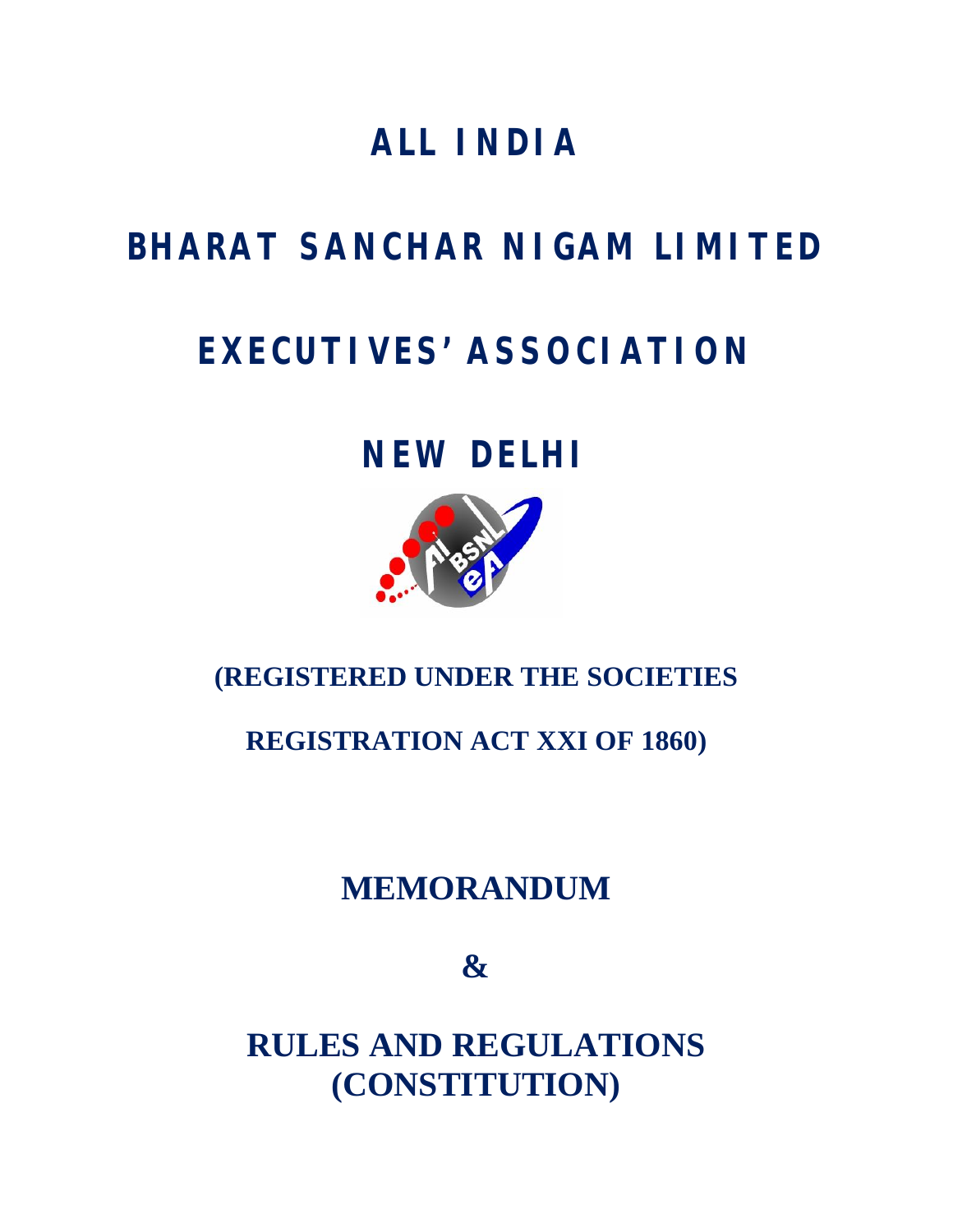## **MEMORANDUM**

- **1. Name: -** The Association shall be called as "ALL INDIA BHARAT SANCHAR NIGAM LTD EXECUTIVES' ASSOCIATION".
- **2. Registered Office: -** The Registered Office of the above Association shall be situated at New Delhi and at present is at the following address:

## **FLAT NO.: CH.17-2-15, 1st FLOOR, CHEMMERY STAFF QUARTERS, ATUL GROVE ROAD, NEW DELHI -110001**

- **2. (a) Area of operation:-**All over India.
- **3. Aims and objects: -** The objects of the Association shall be:-
	- (a) to create "spirit de corps" among the members.
	- (b) to publish a journal, dealing with issues connected with development of telecommunications as well as various activities of the Association.
	- (c) to convene meeting at different centers from time to time for the exchange of views on development of tele-communications and other matters of interests for the customers and members.
	- (d) to promote service interests of its members.
	- (e) to organise activities of social and cultural nature for the benefits to its members, and
	- (f) to deal with such other activities as shall be decided from time to time

#### **4. Movable and immovable properties:-**

All the incomes, earnings, movable and or/ immovable properties of the Association shall be solely utilised and applied towards the promotion of its aims and objects only as set- forth in this Memorandum of Association and no portion thereof shall be paid or transferred directly or indirectly by way of dividends, bonus, profit or in any manner, whatsoever, to the present or past members of the Association or to any person or persons claiming through any one or more of the present or the past members. No members of the Association shall have any personal claim on any movable and/ or immovable properties of the Association, by virtue of his membership.

#### **5. Governing Body:-**

The names, addresses and occupation and designation of the present members of the Governing Body to whom the management is entrusted, are as follows:-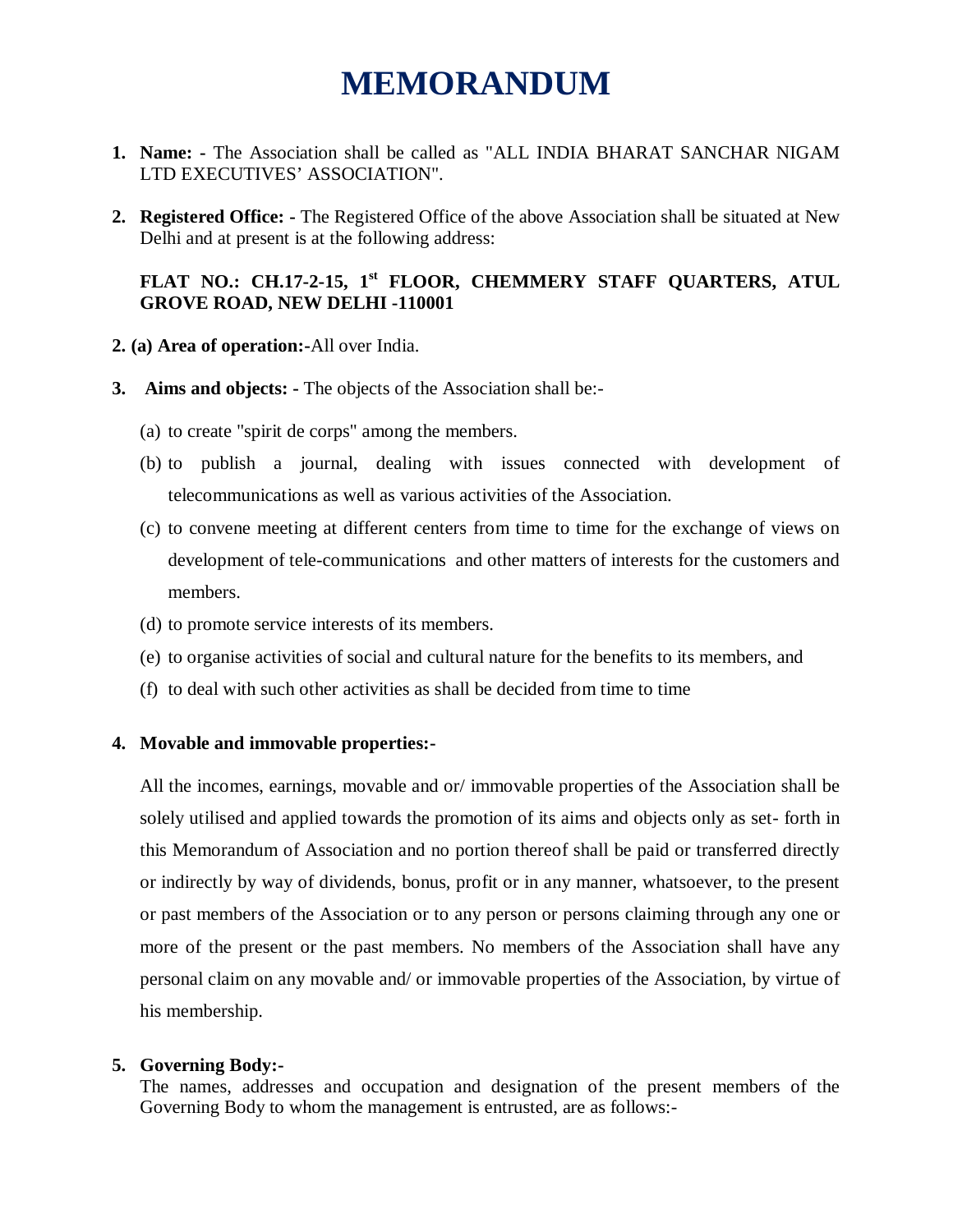|                         | <b>FULL NAME IN</b>     |                                           | <b>OCUUPATION</b> | <b>ADDRESS</b>                                                                                                                                                         |
|-------------------------|-------------------------|-------------------------------------------|-------------------|------------------------------------------------------------------------------------------------------------------------------------------------------------------------|
| $S_{1}$                 | <b>CAPITAL</b>          |                                           |                   |                                                                                                                                                                        |
| No.                     | <b>LETTERS</b>          | <b>DESIGNATION</b>                        |                   |                                                                                                                                                                        |
| 1                       | <b>P. VENUGOPAL</b>     | <b>PRESIDENT</b>                          | <b>SERVICE</b>    | <b>MGR</b><br><b>NAGAR</b><br>49,<br><b>SEELANAICKENPATTY</b><br>SALEM-636201,<br><b>Tamilnadu</b>                                                                     |
| $\overline{2}$          | <b>MANAS K. ROY</b>     | <b>VICE PRESIDENT-I</b>                   | <b>SERVICE</b>    | 17, B.P. MITRA ROAD,<br>(ALAMBAZAR)<br>KOLKATA-35(FLAT-8)<br>PIN-700035                                                                                                |
| $\overline{\mathbf{3}}$ | Smt. Baby Rani          | <b>VICE PRESIDENT-II</b>                  | <b>SERVICE</b>    | 37/966A,<br>Aathira,<br>Fathima Church Road,<br>Elamkulam,<br>Kochi-<br>682020 (Kerla)                                                                                 |
| $\overline{\mathbf{4}}$ | <b>PRAHLAD RAI</b>      | <b>GENERAL SECRETARY</b>                  | <b>SERVICE</b>    | 122/85, Agarwal Farm,<br>Mansarovar,<br>Jaipur-<br>302020                                                                                                              |
| $\overline{\mathbf{5}}$ | <b>B.</b> Ravindranath  | <b>FINANCIAL SECRETARY</b>                | <b>SERVICE</b>    | 97/4, Rajeev Nagar,<br>Hubli, PIN -580031                                                                                                                              |
| 6                       | P. C. JOSHI             | <b>ASST.FINANCIAL</b><br><b>SECRETARY</b> | <b>SERVICE</b>    | 56, D.D.A, JANTA<br><b>FLATS LADO SARAI,</b><br><b>NEW DELHI-110 030</b>                                                                                               |
| $\overline{\mathbf{7}}$ | <b>BHAGWAN SINGH</b>    | <b>ASST. G S (HQ)</b>                     | <b>SERVICE</b>    | Plot No. 65, Shilp<br>Colony, Jhotwara,<br>Jaipur-302012                                                                                                               |
| $\overline{\mathbf{8}}$ | R. B. ATHANI            | <b>ASST. G S (ENGG)</b>                   | <b>SERVICE</b>    | <b>Sanman Colony, Gokul</b><br>Road, Hubli-580030                                                                                                                      |
| 9                       | <b>G. R. SHARMA</b>     | ASST. G S (FIN.)                          | <b>SERVICE</b>    | Flat No. 4-G, Pocket A-<br>2, Mayur Vihar,<br>Phase-III, Delhi-110096                                                                                                  |
| $\overline{10}$         | <b>PRADEEP GOYAL</b>    | <b>ASST. G S</b><br>(CIVIL/ELEC/ARC.)     | <b>SERVICE</b>    | B-15, Narayab Nagar,<br><b>Near Post Office,</b><br><b>Fizabad Road,</b><br><b>Lucknow-226016</b>                                                                      |
| 11                      | <b>K.P. NAIR</b>        | <b>ASST. G S</b><br>(PS/CSS/OTHERS)       | <b>SERVICE</b>    | $\overline{B-1/60}1,$<br><b>INDRAPRASTHA</b><br><b>SANKUL</b><br><b>BEHIND GOLDEN PARK</b><br>PHASE II,<br><b>BETURKAR PADA,</b><br><b>KALYAN WEST, PIN-</b><br>421301 |
| 12                      | <b>Devesh Sharma</b>    | <b>ORG.SECRETARY</b><br>(NORTH)           | <b>SERVICE</b>    | 'Arunayan', Opp.<br>Ayyappa Mandir,<br>Main Jaipur Road,<br>Alwar (Raj.) 301001                                                                                        |
| 13                      | <b>Amit Kumar Gupta</b> | <b>ORG.SECRETARY (EAST)</b>               | <b>SERVICE</b>    | <b>1/4 RAJENDRA</b><br><b>BANERJEE ROAD,</b><br><b>BEHALA,</b><br><b>KOLKATA-700 034</b>                                                                               |
| 14                      | C. M. SASTE             | <b>ORG.SECRETARY (WEST)</b>               | <b>SERVICE</b>    | S.No. 3/2, Plot No. 7,<br>Manodaya Colocny,<br>Karvenagar, Pune-<br>411052                                                                                             |
| 15                      | <b>B. S. REDDY</b>      | <b>ORG.SECRETARY</b><br>(SOUTH)           | <b>SERVICE</b>    | <b>FLAT NO. 50208,</b><br>PINE BLOCK,<br><b>INDU FORTUNE FIELDS</b><br><b>GARDENIA,</b><br>PHASE 13, KPHB,<br>HYDERABAD-500 072                                        |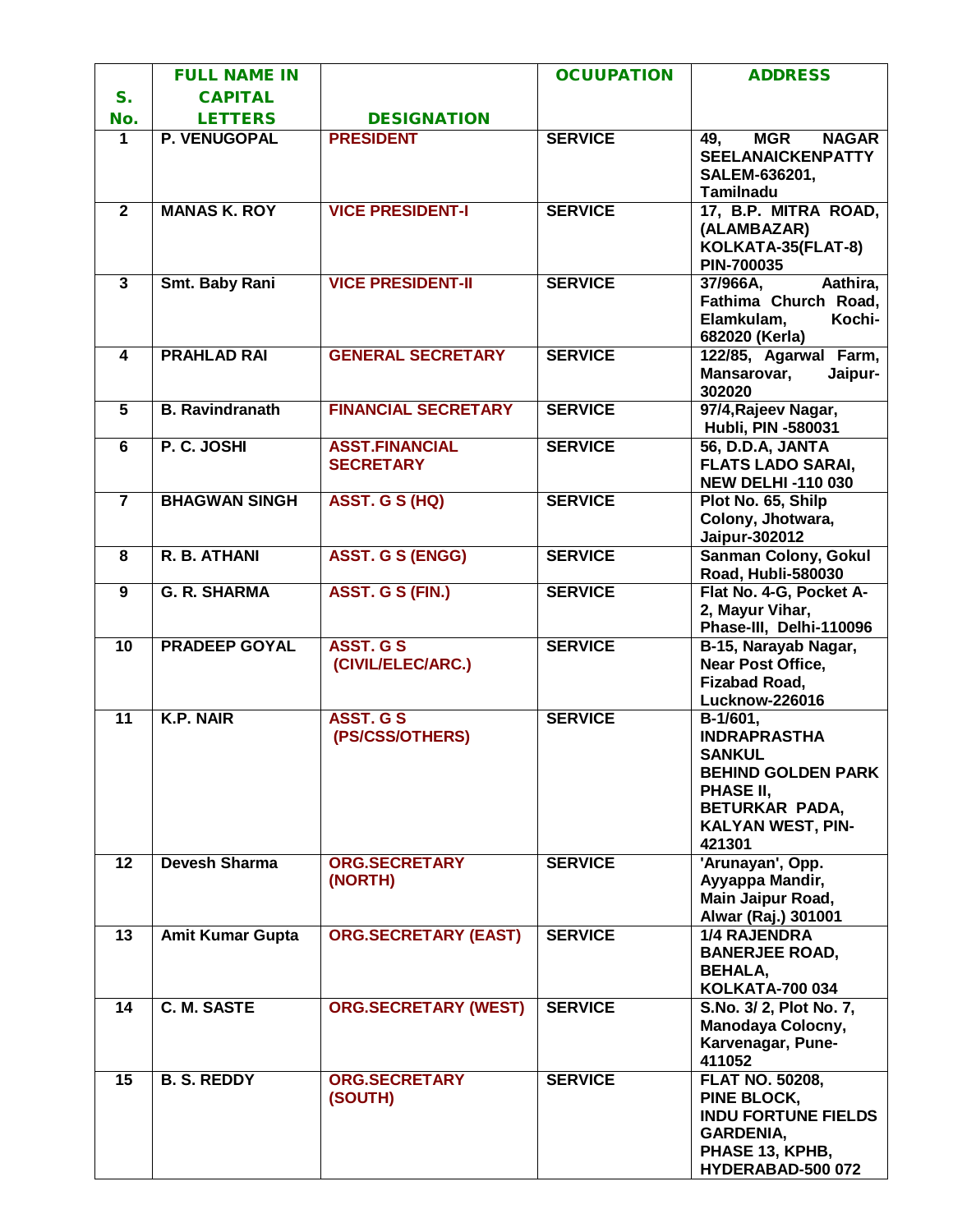| 16                      |                         | <b>AUDITOR (NOMINATED)</b> |                |                                                                                                                                  |
|-------------------------|-------------------------|----------------------------|----------------|----------------------------------------------------------------------------------------------------------------------------------|
| <b>LIST OF ADVISERS</b> |                         |                            |                |                                                                                                                                  |
| $\blacktriangleleft$    | V. Keshava Rao          | Advisor-I                  | <b>SERVICE</b> | 403, Garuda Apartment,<br><b>Bharti</b><br>Road<br><b>No.1,</b><br><b>Ring</b><br>Road,<br>Nagar,<br>Vijayawada-520008           |
| $\overline{2}$          | <b>KARAN SINGH</b>      | <b>Advisor - II</b>        | <b>SERVICE</b> | 538 Rani Sati Nagar,<br>Road,<br>Aimer<br>Jaipur-<br>302019                                                                      |
| $\mathbf{3}$            | <b>Shri Parvez Khan</b> | <b>Advisor – III</b>       | <b>SERVICE</b> | House No. 6 Ist Floor,<br>Behind Indira Bhawan,<br>Idgah Hills, Bhopal-<br>462001(MP)                                            |
| 4                       | Shri A. G. Joshi        | <b>Advisor - IV</b>        | <b>SERVICE</b> | S. No. 154, Plot No.16,<br>Shivsai<br>Shahunagar,<br>Godoli Satara-415002                                                        |
| 5                       | Shri M M Kanani         | Advisor - V                | <b>SERVICE</b> | <b>Manmohan Market,</b><br><b>Grain Market, Ranjit</b><br>Road, Jamnagar,<br>Gujarat                                             |
| 6                       | V. K. Param Asivam      | <b>Advisor - VI</b>        | <b>SERVICE</b> | 1/191-7, MEENAKSHI<br>AMMAN NAGAR, NEAR<br><b>SURYA</b><br><b>NAGAR</b><br><b>MADURAI</b><br>$-625007$<br><b>TAMILNADU STATE</b> |
| $\overline{7}$          | S. K. Dalai             | <b>Advisor - Legal</b>     | <b>SERVICE</b> | <b>TRANS., 324,</b><br>AGM<br><b>DOOR</b><br><b>SANCHAR</b><br><b>BHAWAN,</b><br><b>BHUBANESWAR-</b><br>751022                   |

## **6. Desirous Persons**

We the undersigned are desirous of forming an Association namely "ALL INDIA BHARAT SANCHAR NIGAM LIMITED EXECUTIVES' ASSOCIATION" under the Societies Registration Act of 1860, as applicable to the Union Territory of Delhi in pursuance of the Memorandum of the Association :

| S.               | <b>Full Name in Capital</b> | <b>Address</b>                      | Occupation     | <b>Full</b>      |
|------------------|-----------------------------|-------------------------------------|----------------|------------------|
| N <sub>0</sub>   | <b>letters</b>              |                                     |                | <b>Signature</b> |
| 1.               | <b>SANTIMAY BASU</b>        | 160/S-III, R.K. Puram, New Delhi-   | <b>SERVICE</b> |                  |
|                  |                             | 110022                              |                |                  |
| 2.               | K.SATYANARAYANA             | A-4/6, M.S., Flats, Peshawar Road,  | <b>SERVICE</b> |                  |
|                  |                             | New Delhi-110001                    |                |                  |
| $\mathfrak{Z}$ . | R.C. Jain                   | Jain<br>Mandir<br>$488/14$ , Jha    | <b>SERVICE</b> |                  |
|                  |                             | Marg, Daliganj, Lucknow 226020,     |                |                  |
|                  |                             | <b>Uttar Pradesh</b>                |                |                  |
| $\overline{4}$ . | D.S.DAS                     | 51/A Arcadia Extension, Kolkata-    | <b>SERVICE</b> |                  |
|                  |                             | 700034 West Bengal                  |                |                  |
| $\mathfrak{S}$   | <b>SADHAN KR GHOSH</b>      | C-11/11, Karunamayee Housing        | <b>SERVICE</b> |                  |
|                  |                             | Estate, Salt Lake, Bidhan Nagar     |                |                  |
|                  |                             | Kolkata-700091 West Bengal          |                |                  |
| 6.               | G.R. SHARMA                 | A-2/4-G, Mayur Vihar Phase-III, New | <b>SERVICE</b> |                  |
|                  |                             | Delhi-110096                        |                |                  |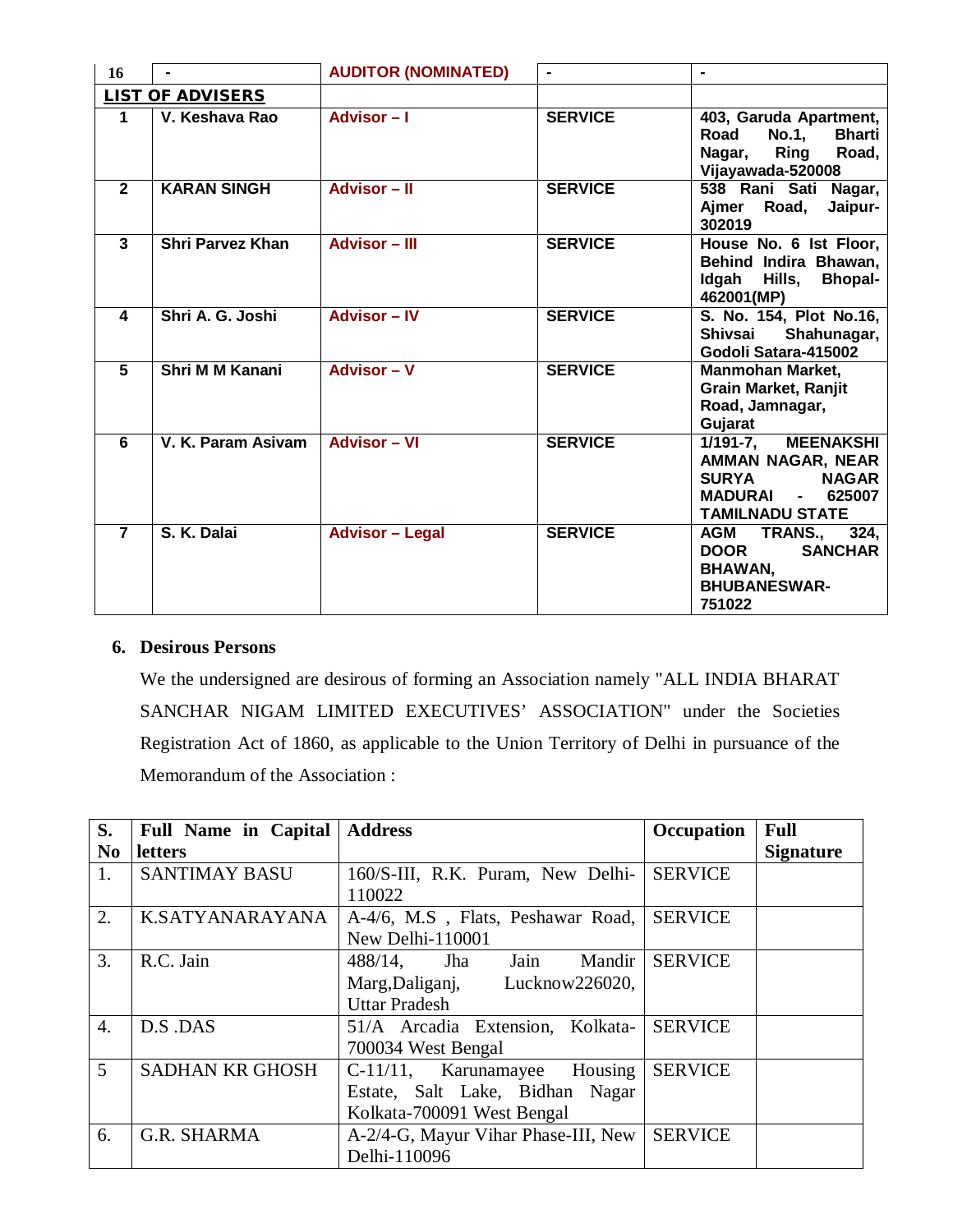| 7.  | P.S.TIRATH                            | B-33, Sector-15, Noida-201301, Uttar<br>Pradesh                                                               | <b>SERVICE</b> |
|-----|---------------------------------------|---------------------------------------------------------------------------------------------------------------|----------------|
| 8   | P.C .JOSHI                            | 459 DDA, JANTA Flat, Lado Sarai,<br>New Delhi- 110030                                                         | <b>SERVICE</b> |
| 9.  | S.K.GOYAL                             | 5-B, SFS Categogy-1 Sheikh Sarai<br>Phase-1, NewDelhi-110017                                                  | <b>SERVICE</b> |
| 10. | <b>SATISH KUMAR</b>                   | Sector-6/51, R.K.Puram, New Delhi-<br>110022                                                                  | <b>SERVICE</b> |
| 11. | R.D. ARODA                            | House No. 1/6649 East Rohtas Nagar<br>Delhi                                                                   | <b>SERVICE</b> |
| 12. | <b>B.S. KAMBOJ</b>                    | CA-63 Tagore Garden New Delhi                                                                                 | <b>SERVICE</b> |
| 13. | N. KANAKAN                            | 404/Sector-VIII, R.K.Puram,<br><b>New</b><br>Delhi-110022                                                     | <b>SERVICE</b> |
| 14  | D. Mathew                             | 181/Sector-XII, R.K.PURAM, New<br>Delhi-110022                                                                | <b>SERVICE</b> |
| 15  | S.K. AGARWAL                          | 120, Raja Park Ambala Cantt-133001<br>Haryana                                                                 | <b>SERVICE</b> |
| 16  | H.C. SHARMA                           | 2/9, Sector-V, Rajinder Nagar<br>Sahibabad Distt.<br>Ghaziabad PIN-<br>201005 Uttar Pradesh                   | <b>SERVICE</b> |
| 17  | LOKESH KR. CHOPRA                     | H.No.<br>Sector-43B<br>1124,<br>CHANDIGARH-160022                                                             | <b>SERVICE</b> |
| 18  | <b>RAMESH</b><br>CH.<br><b>SHARMA</b> | 10, Sterling Apartment Shahibagh<br>under bridge, Ahmedabad 380004<br>Gujarat                                 | <b>SERVICE</b> |
| 19  | V CHINNAPAPPAIAH                      | Sundarar Illam, Plot No.33, Door No<br>19, Lakshmi Nagar, Adambakkam,<br>Chennai 600088 Tamilnadu             | <b>SERVICE</b> |
| 20  | <b>K.SREEKUMARAN</b><br><b>NAIR</b>   | Shreela, Thottam,<br>Manacaud,<br>Thiruvananthapuram - PIN- 695009,<br>Kerala                                 | <b>SERVICE</b> |
| 21  | K.<br><b>BALASUBRAMANIAN</b>          | Saikrupa, Sector-8<br>$E-1/4$<br>Artist<br>Village, C.B.D. Belapur<br>Navi<br>Mumbai- 400703 Maharastra       | <b>SERVICE</b> |
| 22  | <b>ASHOK KR. KHANNA</b>               | 4520, Shivaji Nagar, Ludhiana<br>141008 Punjab                                                                | <b>SERVICE</b> |
| 23  | P.K. MOHANTY                          | A-18, Ruchira Market Complex, New<br><b>Bus</b><br>Stand,<br>Near<br>Baramunda,<br>Bhubaneshwar 751003 Orrisa | <b>SERVICE</b> |
| 24  | N.K. DEWAN                            | No.<br>1323,<br>Sector-XII,<br><b>QTR</b><br>R.K.Puram, New Delhi-110022                                      | <b>SERVICE</b> |
| 25  | <b>ISHWAR DUTT</b>                    | 66, Promise Apartment, Block -F,<br>Vikaspuri New Delhi-110018                                                | <b>SERVICE</b> |
| 26  | P.VENUGOPAL                           | <b>NAGAR</b><br><b>MGR</b><br>49,<br>SEELANAICKENPATTY SALEM-<br>636201, Tamilnadu                            | <b>SERVICE</b> |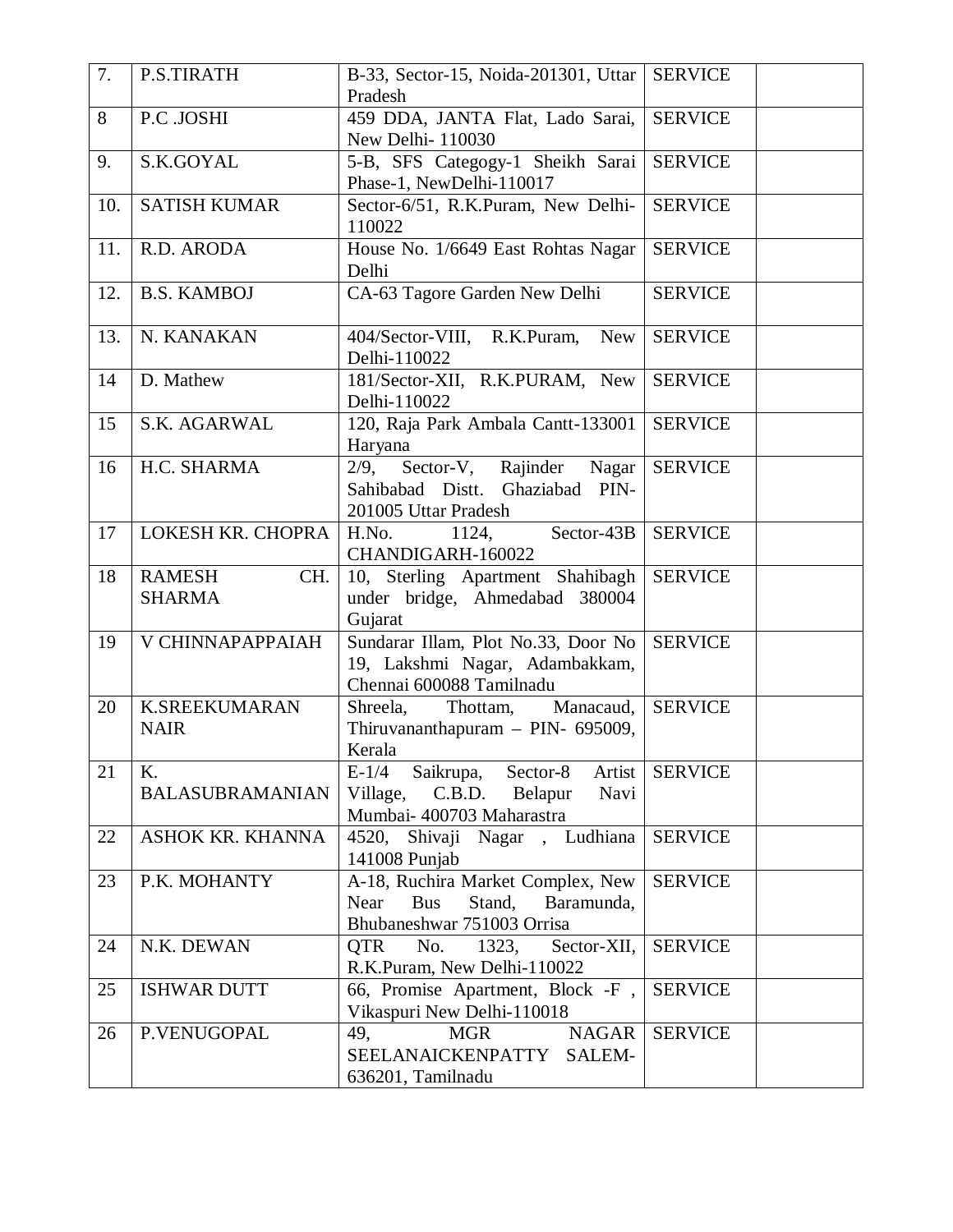## **RULES AND REGULATIONS**

### **1. Name of the Association**

The Association shall be called as "ALL INDIA BHARAT SANCHAR NIGAM LTD EXECUTIVES' ASSOCIATION".

#### **2. Membership**

- I. Membership of the Association shall be open to all serving Officers/Executives of the Bharat Sanchar Nigam Limited
- II. Admission to and qualifications for membership
	- (a) Every application for admission to the Association shall be addressed to the concerned Branch Secretary of the Association. The Branch Executive Committee shall have powers to admit members. However, readmission of the expelled/suspended members or those removed from the role of membership by the higher body/bodies of the Association shall have to be considered only after obtaining approval of the concerned or higher body.
	- (b) When outstation members are unable to contact any particular branch, they may be enrolled by the General/Circle Secretary direct, who will have such members transferred to the nearest branch at the earliest opportunity.

#### **III. Subscription**

- (a) The Subscription shall be Rs.960/- per annum or Rs.80 per mensum per member and shall be payable in advance.
- (b) An admission fee or Rs.25/- shall be charged when any member first joins the Association or when any member is re-admitted. This shall be retained by the concerned Branch.
- (c) All payment shall be remitted to the respective Financial Secretaries/Branch Secretaries.
- (d) As per decision of representative council of  $3<sup>rd</sup>$  AIC held at Kolkata, Subscription (Union fee) enhanced to Rs 50/- from Rs.30/- per member per month with effect from the month of January 2011. Out of Rs.50/-, Rs.10/- for AIC fee, Rs. 20/- for CHQ quota, Rs.10/- for Circle quota and Rs.10/- for Branch quota.
- (e) As per decision of representative council of  $4<sup>th</sup>$  AIC held at Nashik; enhancement of membership subscription from the existing Rs.50/- to Rs.80/- at the ratio of CHQ 40: Circle Rs.20 and Branch Rs.20. The date of effect will be after the membership verification.

### **IV. Ceasation of Membership and Readmission**

(a) Members whose subscriptions are in arrears for more than six months are liable to be removed from the rolls of the Association. On their readmission they shall be liable to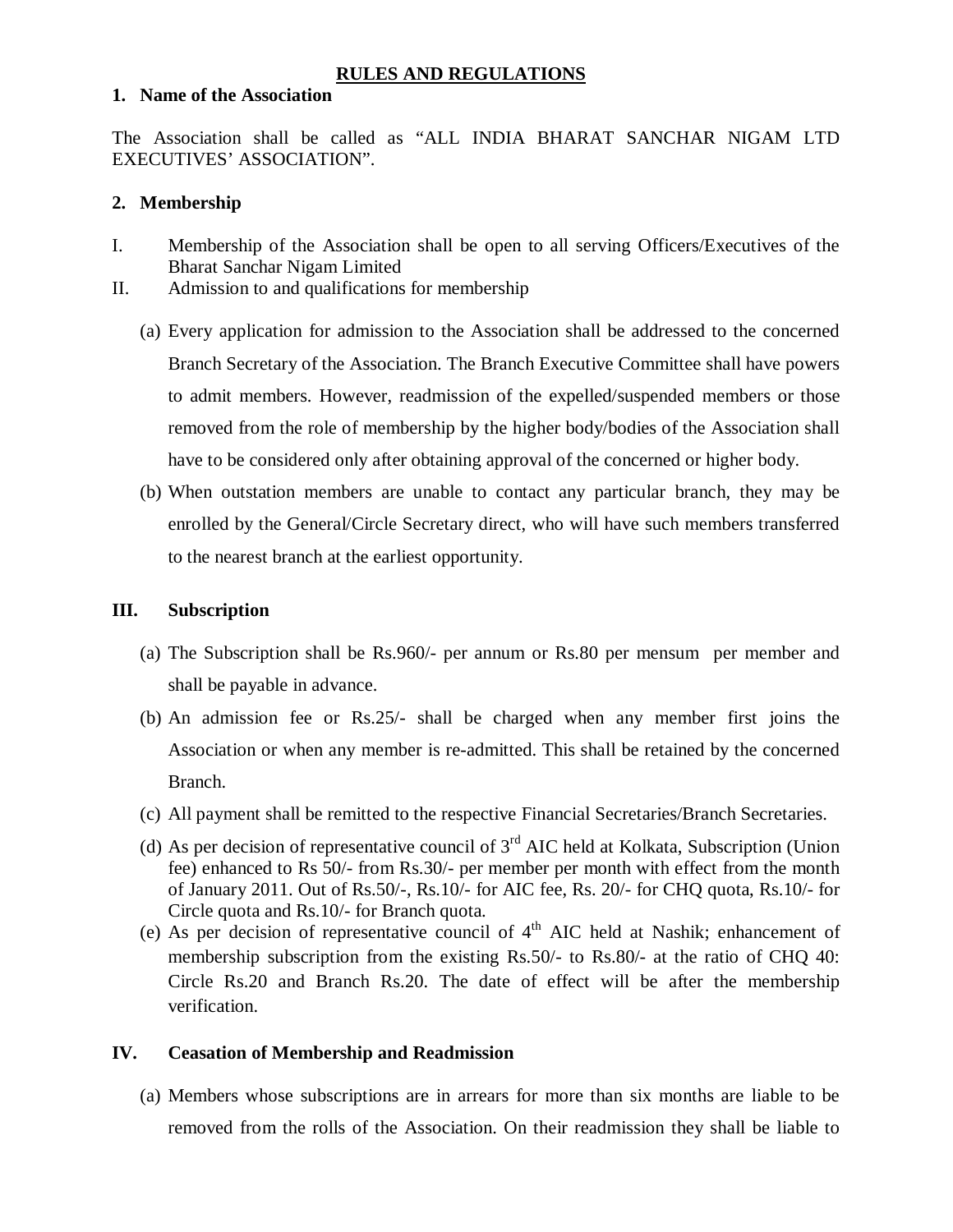pay up all arrears to the Association plus admission fee at usual rates. The Branch Committee shall have powers to waive in full or part of the arrears of subscription.

(b) The Central Working Committee, Circle Executive Committee and Branch General Body shall have powers to take disciplinary action against any member(s) for anti-Association activities or gross mis - demeanor or violation of any provisions of the constitution. The concerned member(s) shall be given a show-cause notice stating the allegation and with a demand to account for his/her defense within stipulated time. After the expiry of the stipulated time, the defense submitted should be considered by the prescribed disciplinary/appellate authority, as the case may be and decision shall be taken by two thirds majority. If no defense is submitted within the stipulated time, the stipulated disciplinary/ appellate authority shall have the powers to take exparte decision.

| S.No | <b>Class of Member</b>              | <b>Disciplinary</b><br>authority<br>which | Appellate<br>authority<br>which |
|------|-------------------------------------|-------------------------------------------|---------------------------------|
|      |                                     | can suspend                               | expel<br>can<br><sub>or</sub>   |
|      |                                     |                                           | remove or revoke                |
|      |                                     |                                           | suspension                      |
| 1.   | member including<br>Branch<br>Any   | <b>Branch</b><br>General                  | Circle Executive                |
|      | bearers/Executives<br>Office<br>but | <b>Body</b>                               | Committee (Central              |
|      | excluding office<br>bearers<br>at   |                                           | <b>Working Committee</b>        |
|      | Circle/CHQ level and CWC/CEC        |                                           | shall have powers to            |
|      | members                             |                                           | review such cases               |
|      |                                     |                                           | and its decision                |
|      |                                     |                                           | shall be final)                 |
| 2.   | office Bearers/Executive<br>Circle  | Circle<br>General                         | Central<br>Working              |
|      | Committee members $\&$ CWC          | Body/ Conference/                         | /All<br>Committee               |
|      | member(s) from concerned Circle     | Working<br>Central                        | India Conference                |
|      |                                     | Committee                                 |                                 |
| 3    | <b>Central office Bearers</b>       | Working<br>Central                        | All India General               |
|      |                                     | committee<br>with                         | Body/Conference                 |
|      |                                     | 80% majority                              |                                 |

(c) The disciplinary/appellate authority shall be as follows:-

(d) However, All India General Body meeting/Conference shall have the powers "suo moto" to review and suspend/remove or expel a member of the Association after due discussion by a simple majority of votes of delegates present and voting [voting right regulated as per cases 3.1(f)]. Similarly this power shall be exercised for revocation of suspension or withdrawal of expulsion of a member.

## **V. Rights & Privileges of members**

(a) All serving members are eligible to represent the Association subject to the provision of Rules and Bye-laws of the Association.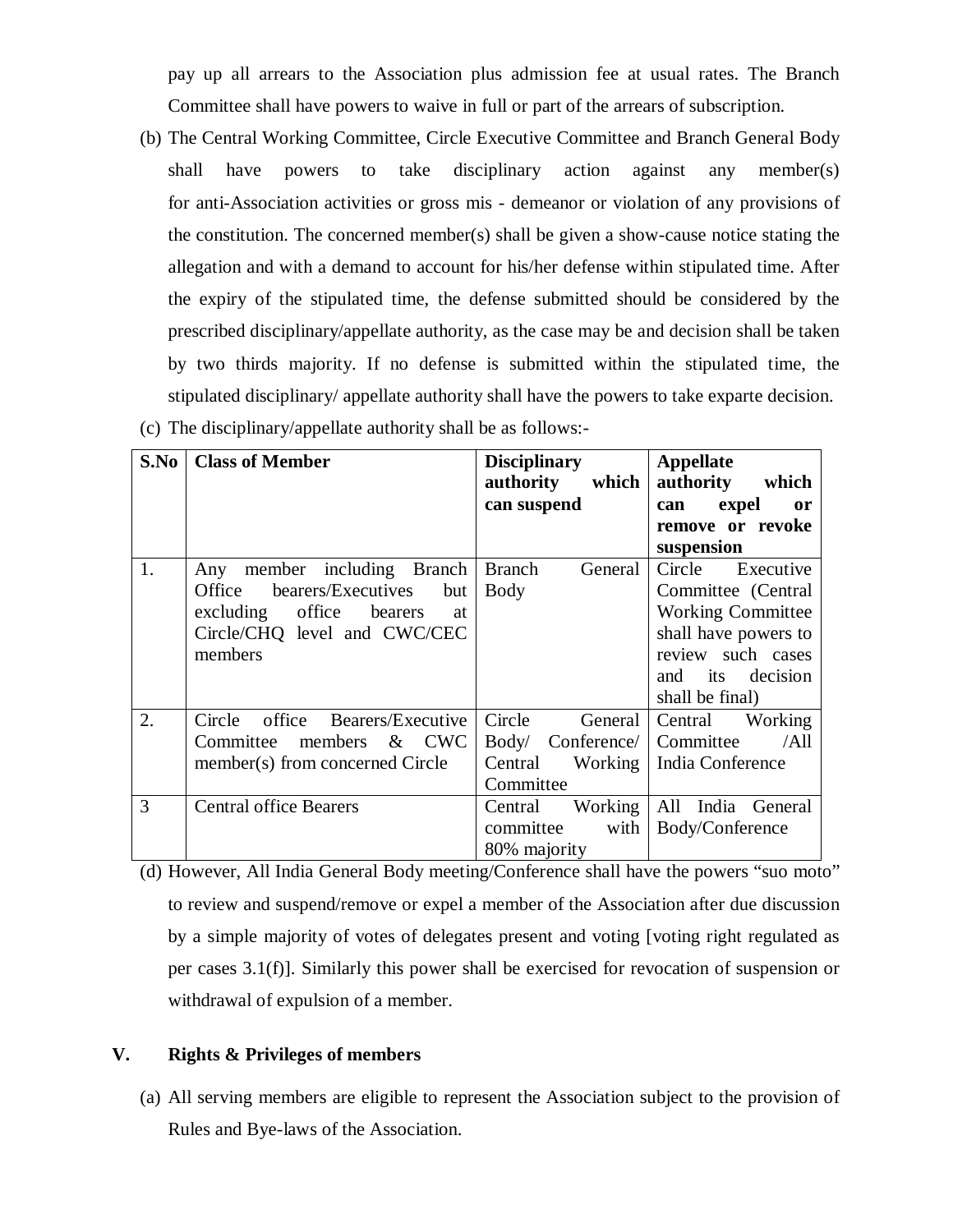(b) All Members are free to inspect the account books, register of memberships list and similar records of the Association.

**Note: - Financial Secretary and the General/Circle/Branch Secretary shall give every opportunity to the member(s) at the respective organisational levels for inspection of the said records, when so demanded.**

- (c) All members are free to suggest means and ways for better functioning of the Association.
- (d) All members may take part in the Association and discuss on the items of agenda subject to the provisions of the Rules and Bye-laws of the Association.

## **VI. Organisation**

The Association shall normally function at the following levels-

- **(a)** Central
- **(b)** Circle
- **(c)** Branch

## **3. GENERAL COMPOSITION**

## **A. CENTRAL ORGANISATION**

- I. Powers, composition, function and periodicity of meetings
- (a) All India General Body meeting/All India Conference shall be convened at least once in two years, the venue for the succeeding General Body meeting/ All India Conference being decided by the Central Working Committee. Delegates from Branches/Circle shall attend the General Body Meeting/All India Conference. Delegates per 30 paid members or part there of being not less than 20 subject to the minimum of two per branch shall be elected by the branches/circles. The Circle Presidents, Circle Secretaries CHQ office bearers. Central Working Committee members shall be the ex-officio delegates.
- (b) The business transacted at such meeting shall include confirmation of the minutes of the previous General body meeting/All India conference, the passing of the General Secretary's report and Audited Accounts of the past term, election of office-bearers for the next term, amendments to rules and bye-laws of the Association, resolutions given with due notice of by the circles, passing the budget for the ensuing term and any other subject duly notified.
- (c) Subjects not included in the agenda shall be taken up for consideration only with the approval of the Chair.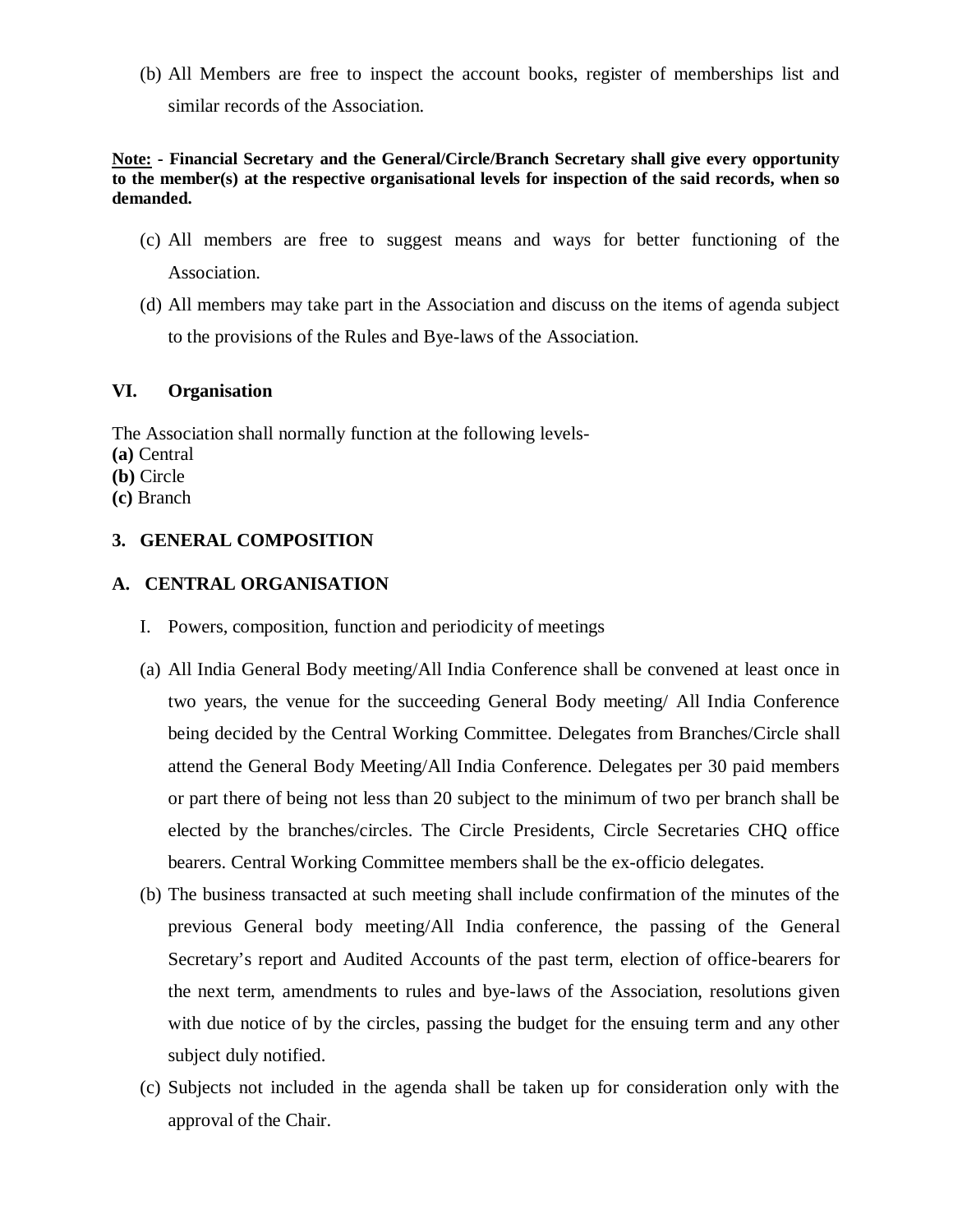- (d) Amendment to constitution and rules for the withdrawal from Reserve Funds including actual withdrawal from Reserve Fund shall be made only by 2/3 majority of the votes of delegates present and voting in the General Body meeting.
- (e) All other subjects before the General Body meeting shall be decided by a majority vote of delegates, the vote being calculated as per voting rights of the branches determined as per Para (f) below.
- (f) CHQ quota for the tenure of the outgoing body shall be taken into account and membership will be calculated accordingly. Voting power per delegate shall be equal to the number of delegates justified according to the CHQ quota received during the tenure of the outgoing body divided by the number of delegates and ex-officio delegates from the Circle.
- (g) The President or the Chairman at the General Body meeting shall have casting vote in case of a tie.
- (h) Notice of resolutions and amendment to rules and bye-laws proposed to be moved at the All India General Body meeting/All India Conference shall have to given in writing to the General Secretary so as to reach him at least 15 days ahead of the day of meeting.
- (i) The members of the Central Working Committee are ipso-facto delegates to the All India Conference.
- (j) The Circle Presidents and Circle Secretaries will be ipso-facto members of the Central Working Committee (CWC).

#### **II. Extra-ordinary General Body Meeting**

- (a) Extra-ordinary General Body Meeting shall be convened by the General Secretary at any convenient location either on a requisition by the Central Working Committee or on a requisition signed by at least one third of the paid member-ship distributed at least in fifty percent of the recognised branches, within ninety days of the receipt of requisition.
- (b) The purpose of each meeting shall be mentioned in the requisition supported by the detailed briefs. Although the Extra-ordinary General Body meeting will normally conduct the agenda given by the requisitionists, yet any other important items with the permission of the chair may also be discussed.
- (c) The quorum for any Extra-ordinary General Body Meeting shall be representation of delegates from at least one-third of the recognized branches of the Association.
- (d) The procedure for conducting the Extra-ordinary General Body Meeting including the voting procedures, will be the same as for ordinary General Body Meeting. Only duly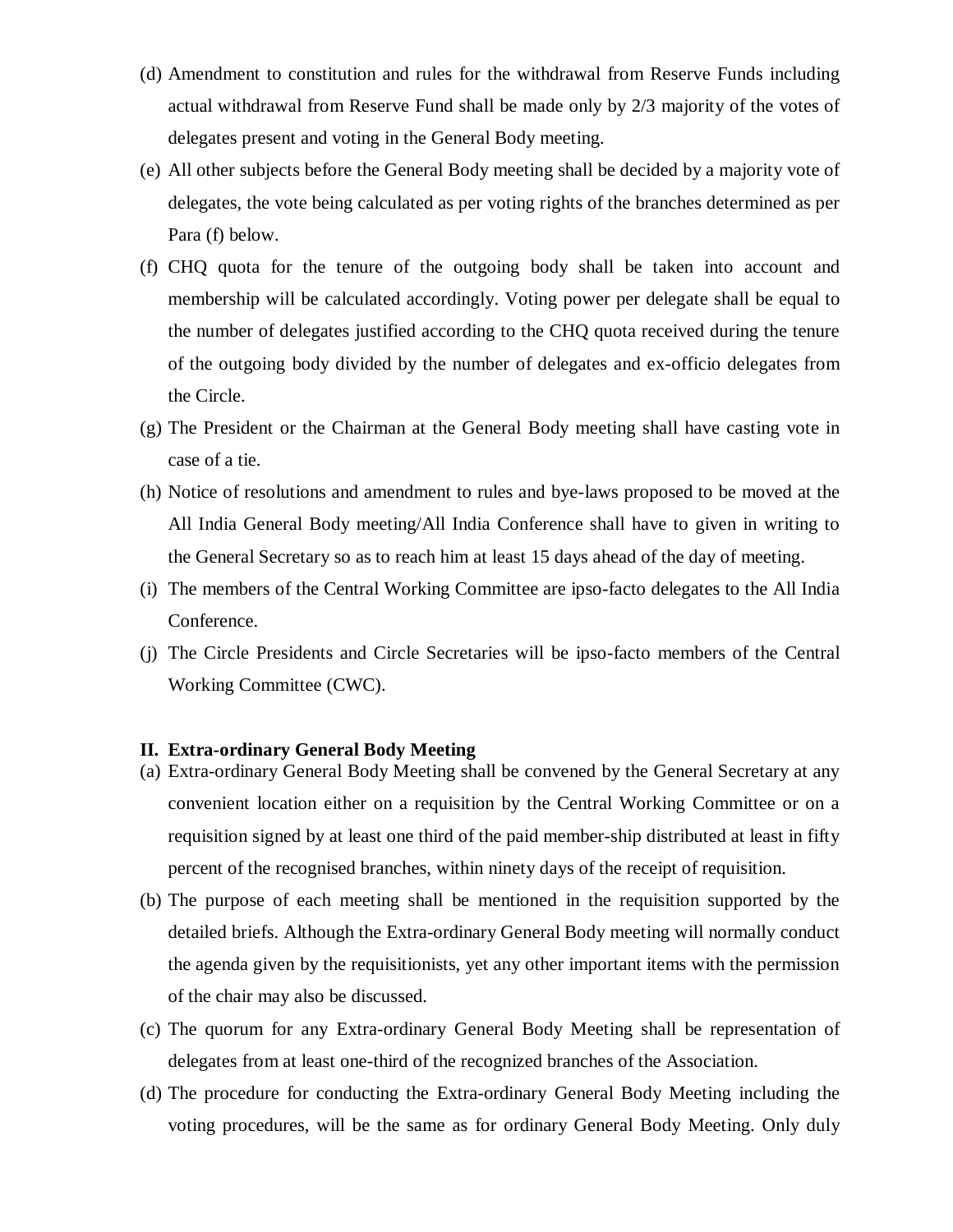elected and ex-office delegates of the Association shall particular in the deliberations and exercise voting rights.

(e) No requisitioned Extra-ordinary General Body Meeting can be held within six months of each other .However, this restriction will not apply to the powers of the CWC to call for an Extra-ordinary General Body meeting it the circumstances so demand.

## **III. Quorum and Notice**

- (a) The quorum for a General body Meeting shall be delegates, representing one- third of the total paid membership and fifty percent of the Circles.
- (b) Notice for holding the All India General Body Meeting /All India Conference shall be issued by post to all Branches and Circle Secretaries and/or published in the journal of the Association by the General Secretary not less than 30(thirty) days in advance.

## **4. Sources of Income and utilisation**

- **I.** The Association shall raise fund from subscriptions/donations or as to be decided by the CWC/AIC from time to time.
- **II.** The fund of the Association shall be utilised in the following manner:-
- **(a)** To defend and/promote the interest and causes of its members and for such other activities which are in consistent with the objectives of the Association.
- **(b)** To make payment of expenses for the administration of the Association including auditing of the accounts of the Association, publication of journal etc.
- **(c)** To make payment of expenses for indemnifying any office bearer, member and/or employee of the Association out of the fund of the Association for conduct of the activities of the Association, prosecution of defense of any legal proceeding arising out of legitimated activities of the Association, and to which the Association is a party.

## **5. Financial Year**

The financial year of the Association shall be the Calendar year.

## **6. Auditing and Accounting**

**(a)** The accounts of the Association shall be audited by a registered firm of Chartered Accounts. However, the All India General Body/All India Conference may appoint an Honorary Internal Auditor from amongst the members of the headquarters branches. The honorary internal auditor shall not be a member of the CWC. For the purpose of TA and DA he will be deemed to be a member of CWC.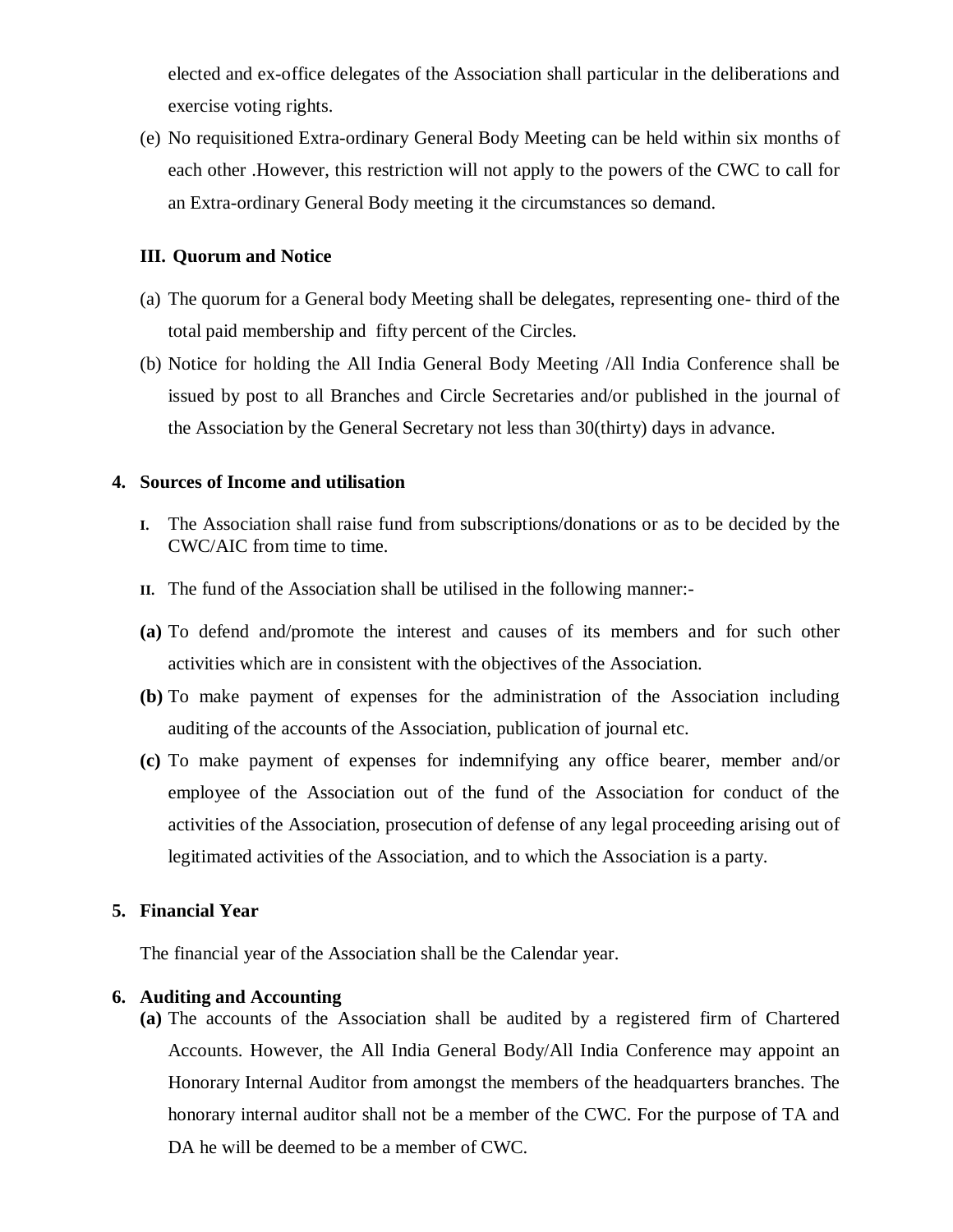- **(b)** The fund of the Association shall consist of a Reserve fund, General fund, a Welfare Fund or any other fund(s) authorized by the CWC/Circle Executive Committee/Branch Committee for any specific purpose ratified by the respective General Body.
- **(c)** At the end of each term, the Central Working Committee shall transfer to the Reserve Fund a specific amount that may be decided by the General Body. Central Head Quarters shall also transfer a position of the quota received by it to the Welfare Fund.
- **(d)** Withdrawal form the reserve fund will be effected only when authorised by the General Body. The Reserve fund will be in fixed deposit and the other funds in saving Bank account(s).
- **(e)** The Accounts of the All India Conference shall be audited by a registered firm of Chartered Accountants by the hosting branch/branches, and audited statement or accounts shall be forwarded to the CHQ not later than 6 months after the All India Conference. For the purpose of accounting the hosting branch / circle shall maintain a Separate Bank Account other than the branch / circle for the purpose of All India Conference which shall have to be closed after the final account is prepared.

#### **7. Bank Accounts**

The funds of the Association shall be deposited with State Bank of India or any Scheduled bank or any Nationalised Bank or Post office in the name of ALL INDIA BHARAT SANCHAR NIGAM EXECUTIVES' ASSOCIATION. The bank account(s) shall be operated jointly by the General Secretary and the Financial Secretary.

#### **8. Managing/Governing Body**

#### **I. Management**

The affairs of the Association shall be managed by the Central Working Committee through the General Secretary functioning at the Association Headquarters, Circle Secretary at the Circle Headquarters and Branch Committees through the Branch Secretaries functioning at various branch centers.

#### **II. Composition**

**(a)** The Central Office Bearers shall Comprises of the following :-

One President, Two Vice President, One General Secretary, Five Assistant General Secretaries, One Financial Secretary, One Assistant Financial Secretary, Four Organising Secretaries – One From Each reason. Out of four Assistant General Secretaries one post each shall be reserved for the members from Telecom Engineering, Finance & Accounts, Civil/Electrical/ Arch. Wing / Telecom Factory and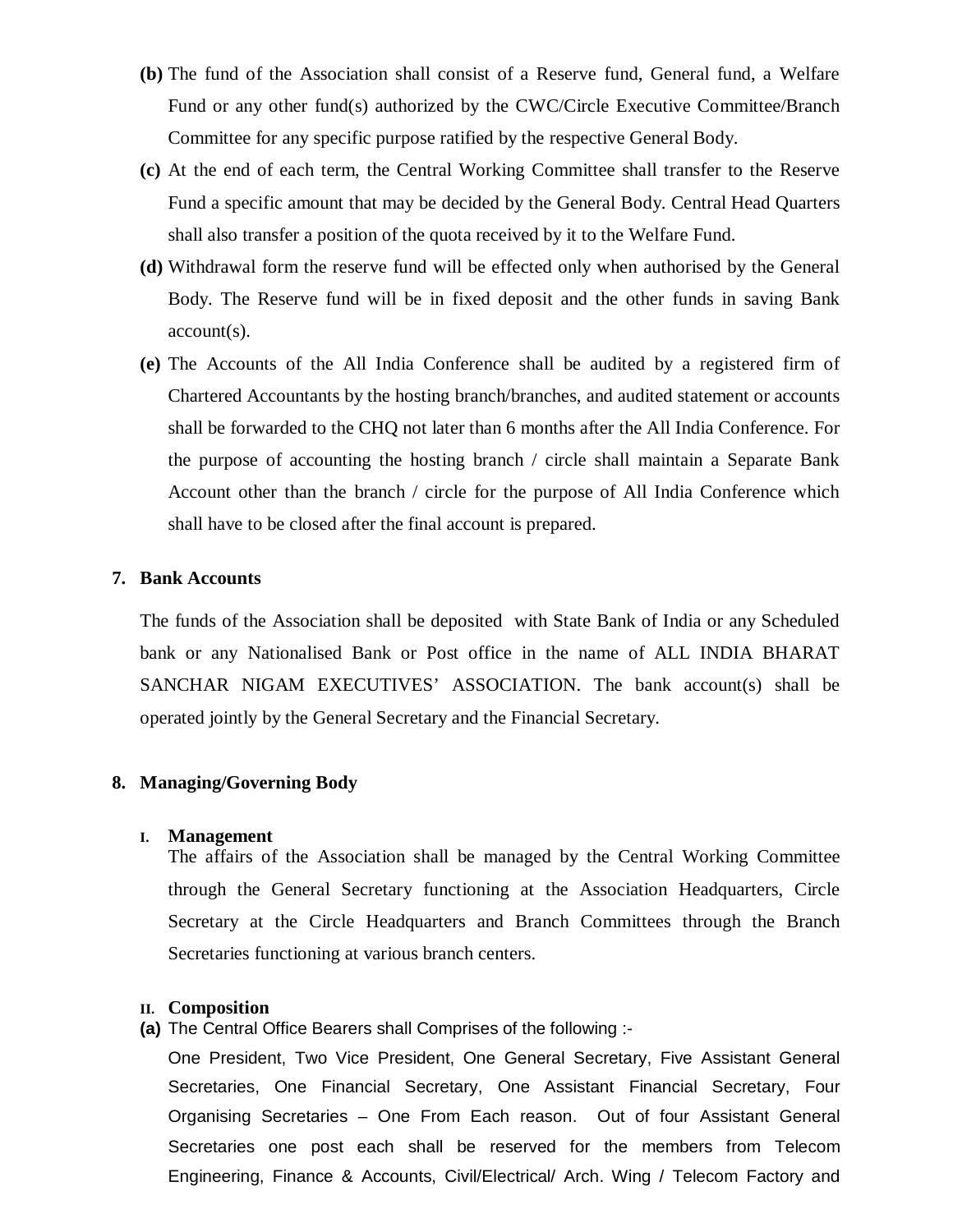General Line Disciplines. The fifth AGS post shall function as AGS (HQ) and Open to all disciplines. Additionally there will be six posts as Advisors one from each region of East, West, South, North, Central and Headquarter.

**(b)** Circles shall have one additional member to the Central Executive Committee for every 300 continuous paid membership, subject to minimum one per Circle having minimum 150 membership, who are to be elected by the respective Circles at their Circle Conference / General Body meeting.

#### **III. Elections and its mode**

- **(a)** Nomination of candidates for election to the post of Central office bearers shall be made at the General Body meeting/All India Conference itself. Each name shall be duty proposed by a delegate and seconded by another delegate.
- **(b)** All contested elections shall be by Secret Ballot Or preferably through a computerized programme and system maintaining secrecy.
- **(c)** Voting by proxy shall be forbidden.
- **(d)** The Office bearers of the Association who are retiring before completion of their tenure, they will continue as associate member by paying the membership fee till they complete the tenure in the association even after the retirement.
- **(e)** The Circle hosting the AIC should not hold their Circle Conference and hold their election before and after six months from the date of AIC.

#### **IV. Term of office**

The term of the office shall be ordinarily for two years from the date of assuming office.

#### **V. Powers, duties and functions**

- **(i)** The Central Working Committee in whom is vested the general administration of the Association shall arrange for:
- **(a)** The investment of the funds and administration of the properties of the Association and their proper utilisation in the interest of the members of the Association.
- **(b)** The regular compilation and audit of the accounts upon  $31<sup>st</sup>$  December of each year. The account shall be closed by the Financial Secretary every six-month period and presented to the Central Working Committee.
- **(c)** The finalisation of the report of the General Secretary. Audited Accounts and Budget proposals to the All India General Body.
- **(d)** The convening of a General Body meeting preferably once a year but on no account the interval between conference shall exceed two years. The convening of the CWC meeting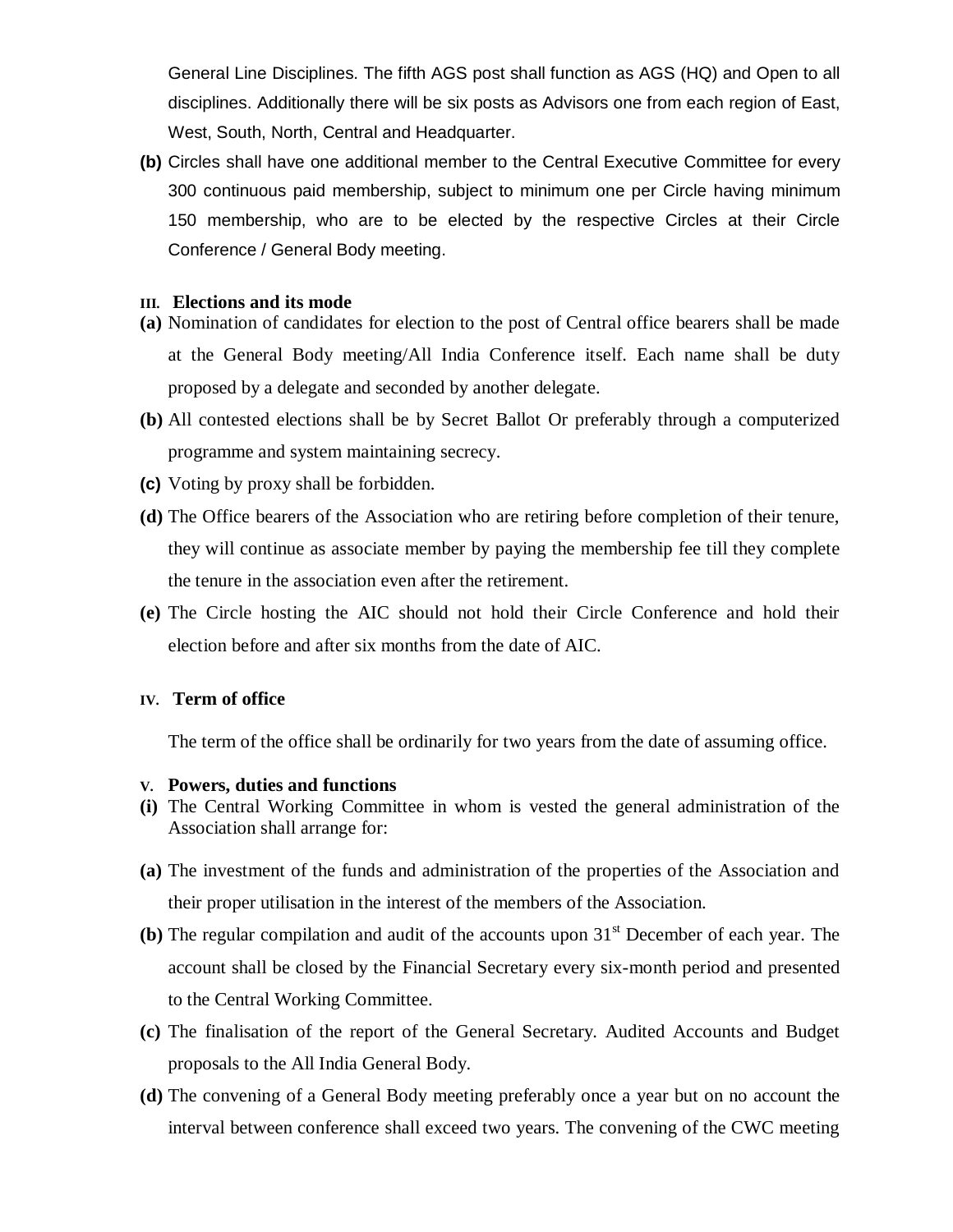excluding the pre-AIC CWC meeting, shall preferably be once in six months and atleast once in a year.

- **(e)** The framing of necessary bye-laws consistent with these rules.
- **(f)** The editing and circulation of a monthly news letter to all members through the respective Branches.
- **(g)** The General Secretary shall be the Printer, Publisher of the Journal(s)
- **(ii)** The Central Working Committee shall normally meet all expenses of the Association. Unusual item of expenditure involving large sums of money likely to drain the resource of the Association shall be put up before the All India General Body meeting/All India Conference. Reference to the All India General Body/All India General Body/All India Conference shall not be necessary in respect of all approved items provided for in the budget. A two third majority vote at a General Body meeting or an Extra-ordinary General Body meeting shall be required for utilising the Reserve Fund.
- **(iii)**The Central Working Committee shall have powers to appoint Sub-Committee for:
- **(a)** Editing, printing and Publishing the journal and other technical /financial pamphlets e.t.c.
- **(b)** Dealing with the service and departmental interests of its members , and
- **(c)** Any other purpose connected with activities of the Association.
- **(d)** Such sub-committee as mentioned above shall have powers to co-opt members of the Association to help them when necessary.
- **(e)** CWC shall have powers to revoke the action of General Secretary regarding formation of ad-hoc committees.

#### **VI. Powers and duties of office Bearers:-**

#### **(a) President**

**(i)** Shall preside over all meetings of the CWC and General Body. However, at the time of holding election of new office-bearers in the All India Conference he shall vacate the chair to be taken over by a Chairman to be nominated by the said General Body/All India Conference just immediately before dissolution of old body.

**(ii)** shall promote the objectives of the Association.

- **(iii)**shall look into the individual grievances of the Members
- **(iv)**shall call emergency General Body meeting, whenever needed.
- **(v)** shall exercise all powers as enumerated in different clauses of this constitution.

## **(b) Vice President shall perform the functions of President during his absence.**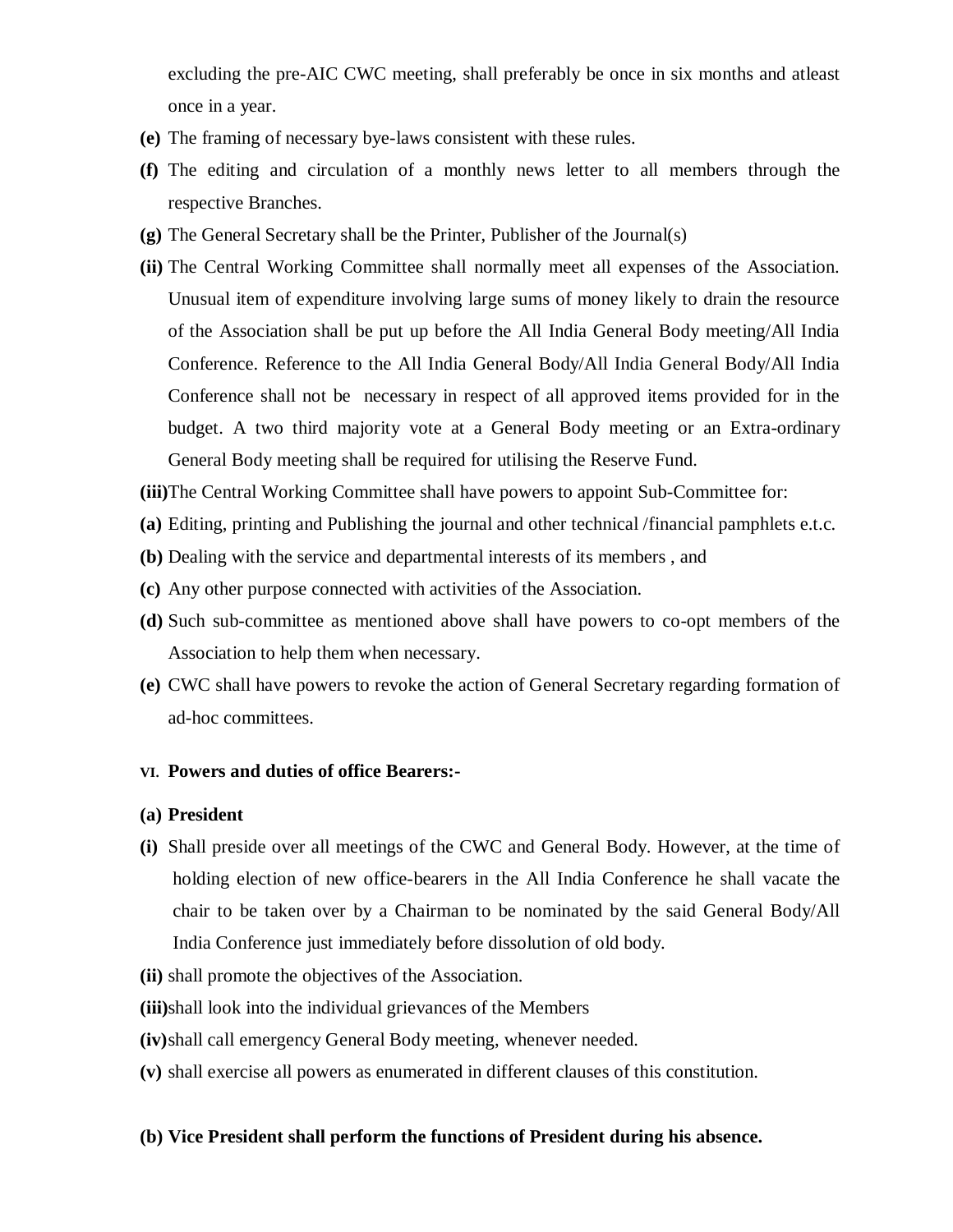#### **(c) General Secretary**

- **(i)** He shall be the Chief Executive of the Association and shall correspond, keep minutes of the proceedings of the meetings, have custody of all papers and documents of the association and perform such duties as will be required of him by the CWC. He shall also submit a report on the activities of the Association since previous CWC/All India Conference showing its progress and financial position for discussion in the CWC/AIC.
- **(ii)** shall watch closely the interest of all Branches of the Association and adopt such measures as would go to advance and defend such interest of the Association whenever considered necessary.
- **(iii)** shall be responsible to the CWC for efficient management of the Central Organization as well as of the Circles/Branches.
- **(iv)** shall undertake tours, inspect accounts of the branches if necessary during such tours and submit report to the CWC/AIC.
- **(v)** shall exercise all other powers conferred on him by the appropriate clauses of this Constitution
- **(vi)** shall prints and publishes the journal of the Association.
- **(vii)**He may form adhoc committee in consultation with the President, dissolve a Circle Body and form adhoc committee in Circle Organisational level under following circumstances:-
- **(a)** When the out lived body of a Circle organisational fails to conduct the election of new set of office bearers within one month even after expiry of the stipulated extended terms of three months from the date of scheduled Circle Conference/General Body of the Circle concerned. He shall exercise this power only when he is satisfied that delay in convening the Circle Conference/General Body to hold the election is a deliberate one.
- **(b)** When there is more than 50% resignations/transfers of the office bearers of the concerned Circle Organisation and the Circle Orgainsation fails to conduct fresh election as per provisions of the Constitution.
- **(c)** When a Circle Organisation prevents the Branches (having primary members) from sending quota to CHQ in time, after keeping the concerned Circle under suspension for a period of not less than two months from the date upon which the non-remittances of quota is not being seriously viewed .(Please refer clause 8 C II (f).
- **(d)** When requested by the concerned Circle Executive Committee/Circle Conference/General Body or advised by the CWC.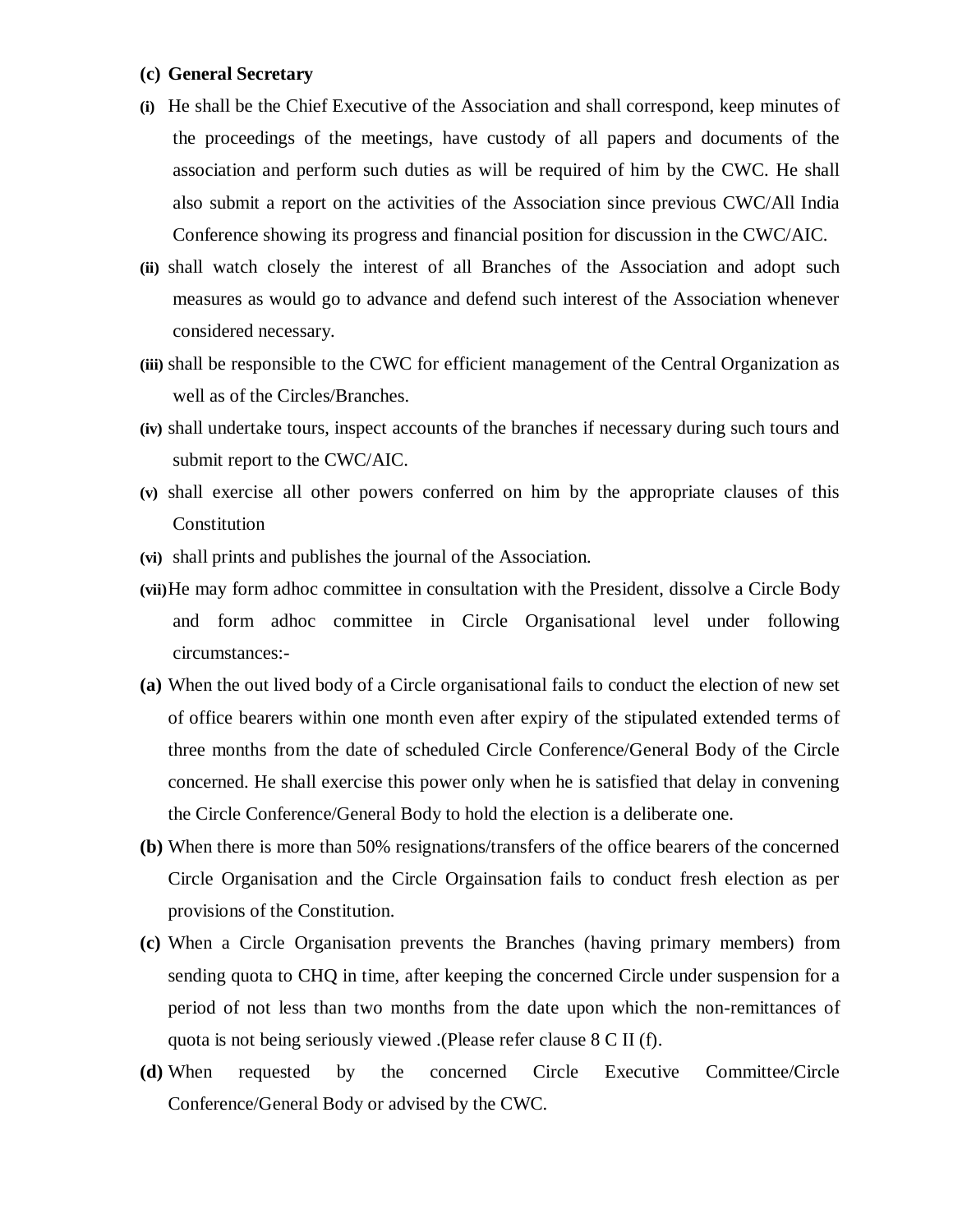- **(e)** When the Circle/Branch Organisation violates the official stand of the Central Association on issues and joins hands with other Organisation to the detriment of the interest of the members.
- **(viii)**General Secretary on dissolution of a Circle Body may direct the adhoc Committee to take possession of the entire assets and accounts of the Association from the concerned office bearers of the dissolved body. These shall be handed over to the new set of office bearers elected through the provisions of the constitution to be arranged by the adhoc Committee. The normal life of such Adhoc Committee shall be three months or upto the date of election of new office bearers whichever is earlier. Under no circumstances, the Adhoc Committee shall function for more than six months. If the concerned office bearers of the dissolved circle body refuse to, or fail to hand over the assets and accounts within one month of dissolution of the body, the General Secretary may intimate appropriate action as deemed necessary against them. In case the adhoc Committee fails to conduct the G.B/Circle Conference the General Secretary will take necessary steps to conduct the elections.

#### **(d) Assistant General Secretaries**

- (i) shall assist the General Secretary in his day to day working.
- (ii) shall officiate in place of General Secretary in his absence.
- (iii) shall function as General Secretary in case of permanent non-availability of General Secretary till the next CWC or AIC decide the matter.
- $(iv)$  AGS (HQ) in addition to the duties mentioned at Clause no. 8 (vi) (d) (i) to (iii) shall assist the General Secretary for Editing the Journal of the Association, for the dispatch of the journal to the members and for Printing & Publishing of the journal.

**(Note: -** President in consultation with the CHQ office-bearers shall ask one of the AGSs to officiate in place of GS during his absence)

#### **(e) Financial Secretary**

- **(i)** shall receive and disburse funds of the Association on behalf of and in accordance with the direction of CWC and/or A.I.C. He shall maintain accounts of the same.
- **(ii)** shall maintain the accounts of the movable and immovable properties of the Association.
- **(iii)** shall submit the audited accounts of the Association to the CWC/A.I.C. for approval.

#### **(f) Assistant Financial Secretary**

- **(i)** shall assist the Financial Secretary in his day to day work.
- **(ii)** shall officiate in place of Financial Secretary during his absence.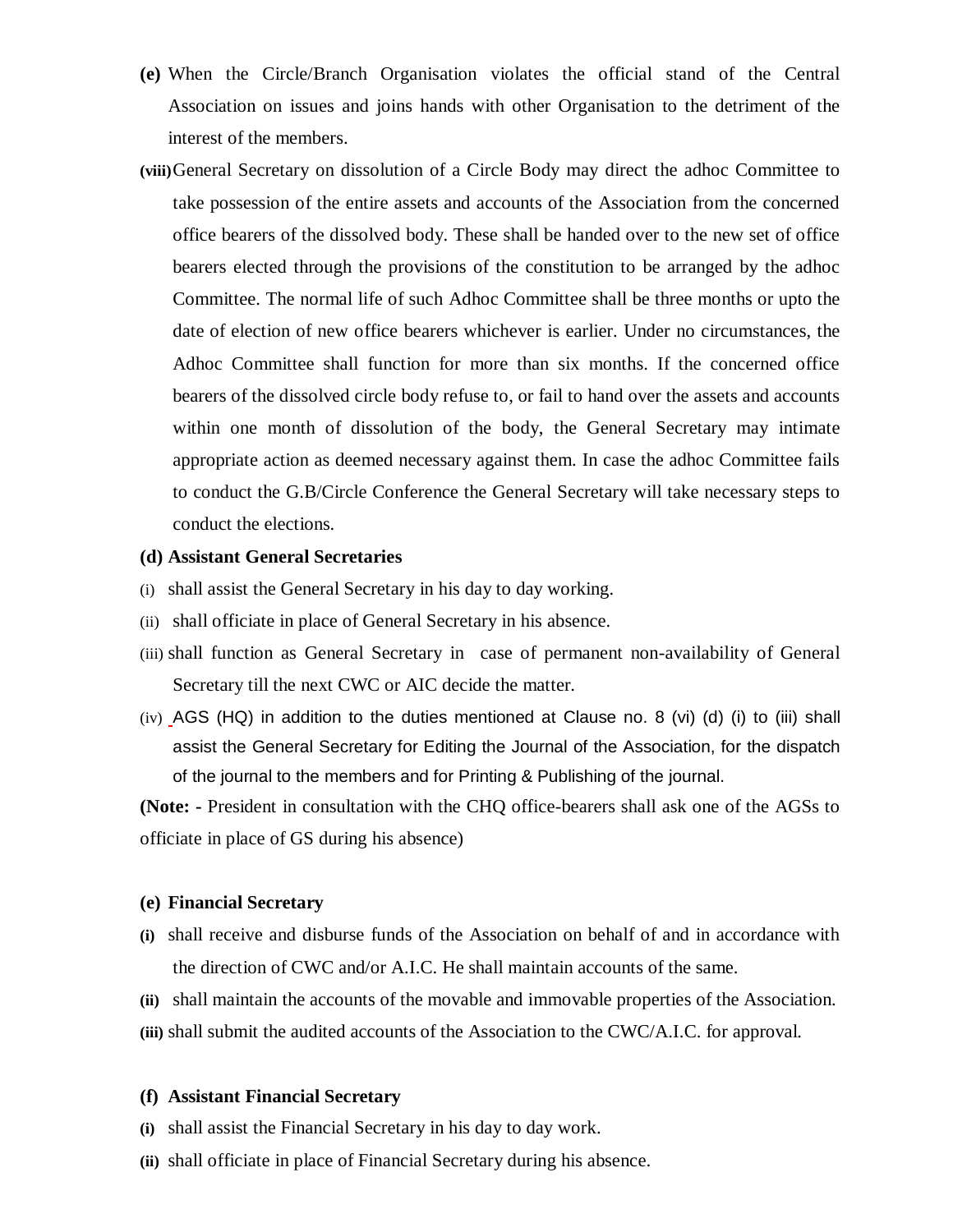**(Note: -** President may ask him to officiate in place of Financial Secretary during his permanent absence till the next CWC or AIC, which ever meets earlier, decides the matter.)

## **(g) Organizing Secretaries**

- **(i)** shall co-ordinate the activities of Branches and Circle regarding organisational matters as decided by the CWC from time to time.
- **(ii)** shall undertake tours to Branches as and when necessary or decided by the CWC.
- **(h)** Advisor
- **(i)** shall co-ordinate the activities of the Association in respective areas for over all improvement of the organization

**(Note: -** The provision of clause-3VI defining the powers and duties of office bearers applies for identical office-bearers of Circle/Branch level (confined to respective organisational level functioning)

## **VII. Quorum and notice of meeting**

- **(a)** At atleast 30 days advance notice shall required for convening the CWC meeting. However, in emergent cases meeting may be convened even on short notice depending on the situation.
- **(b)** The quorum for the Central Working Committee shall be  $1/3<sup>rd</sup>$  of its strength. The Chairman of the meeting shall exercise a casting vote in the event of a tie.

#### **VIII. Filling up of Casual vacancies**

**(a)** The Central working Committee shall have powers to co-opt members to the Committee to fill up vacancies arising during the term.

#### **B. Circle Organization**

#### **I. Composition, Functions, Powers**

**(a)** Circle Executive Committee shall consist of the following office-bearers to be elected in the Circle Conference/General Body Meeting: One President, Two Vice-Presidents, One Circle Secretary, Fur Assistant Circle Secretaries (one each for Telecom Engineering, Accounts & Finance, Civil/Electrical/Architectural/Telecom Factory and General Line Disciplines), four organizing Secretaries, one Financial Secretary and One Assistant Financial Secretary. The Branch Presidents, Branch Secretaries and Central Working Committee members from the Circle, if any, shall be ex-officio members. Branches may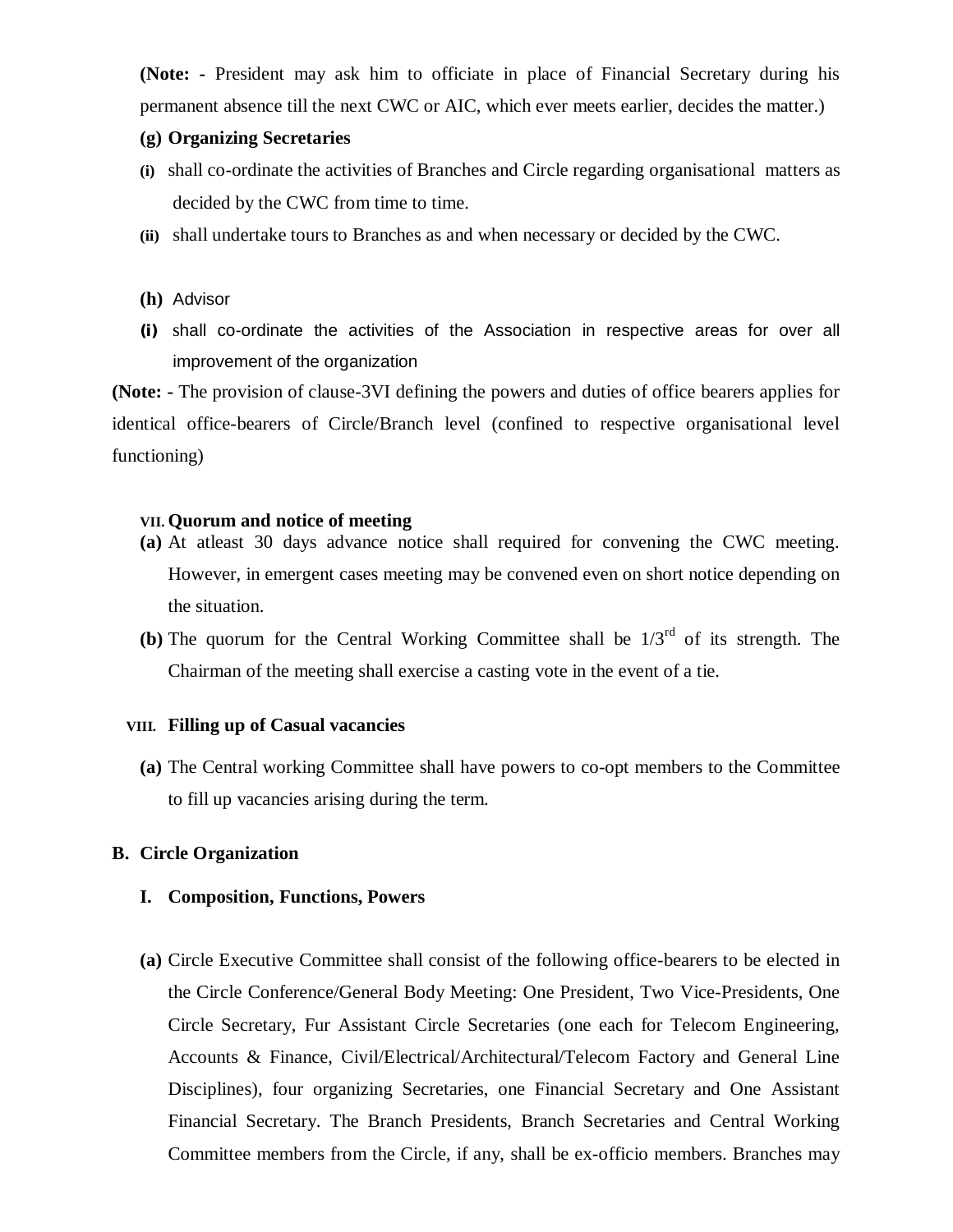also elect one Circle Executive committee members for every 100 paid members. The Circle Conference/General Body shall have power to reduce the number of posts.

- **(b)** The Circle Executive Body shall be elected in the Circle Conference/General Body meeting to be held at least once in two years at a suitable location by the delegates. The branches shall elect the delegates one per 20 paid members or part there of being not less than 10 subject to the minimum of one per branch. The Branch Presidents, Branch Secretaries, Circle Office-bearers, other Executive Committee members of Circle and CHQ office bearers/CWC members from the circle, if any, shall be the ex-officio delegates. The venue of the succeeding conference shall be decided by the Circle Executive Committee. The Circle Executive body shall be responsible for organisational work of the Association at the Circle level. It shall be the normal channel of communication on behalf of the Association with Circle Administration. It shall be responsible for the maintenance of records, and accounts at the Circle level. The audited statement of accounts shall be placed before the next Circle Conference/General Body for ratification and a statement of these accounts shall be sent to CHQ for information and record.
- **(c)** The Circle Conference shall be held before the All India Conference preferably.

#### **Notes:-**

- 1. Corporate Office, ALTTC, BRBRAITT Jabalpur, BSNL field office in Delhi (combindly) shall be deemed to be a Circle each for the purpose of this Constitution.
- 2. In case of non-recruiting Circles, having jurisdiction over several territorial Circles, the Circle Branch in whose territorial jurisdiction the Headquarter of such non-recruiting Circle(s) are located, shall be the formal channel of communication.
- **(d)** Extra, ordinary Circle Conference shall be convened by the Circle Secretary at any convenient location either on requisition by the CEC/CWC or signed by at a least 1/3rd of the paid membership distributed at least in fifty percent of the recognised branches within sixty days of the receipt of requisition. The purpose of such Conference shall be mentioned in the requisition supported by detailed briefs. Although the extra-ordinary Circle Conference will normally conduct the agenda given by the requisitions, yet any other matter flowing out of the agenda or any other important item with the permission of the Chair may also be discussed. The quorum for the extra-ordinary Circle Conference will be a representation of delegates from at least 1/3rd of the recognized branches of Circle. The procedure is the same as prescribed in Rules 3 II (d) and 3 II (e) for All India Extra-ordinary General Body meeting.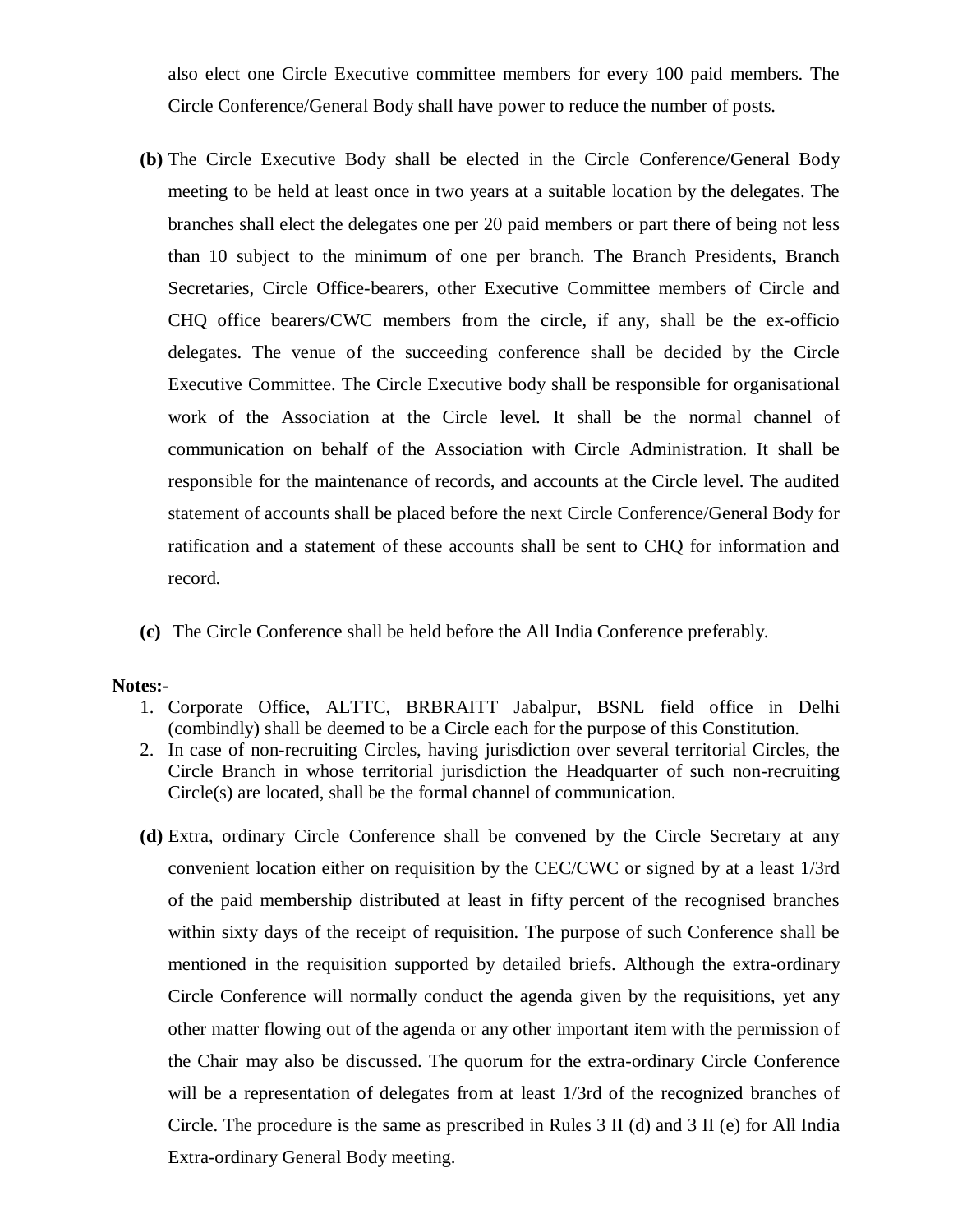**(e)** Following Clause under Central Organization shall also be applicable to the Circle Organization limited to the Circle level functioning:-

3.1(b),3.1(f), 3.1(g), 3.1(h), 3.1(i), 3.III(a), 3.III(b), 5, 6(a), 7,8.III(a),8.IV, 8.v(ii) (d),  $8.V(iv)$ ,  $8.V(v)$ ,  $8VIII(a)$  and  $8.B.II$ 

Provision in Clause 3. A.III (a) and 3.III (b), as applicable to Central Organisation, shall be applicable to the Circle having branch formation. In case of Circle having no branch formation, the quorum shall be 50% of its paid membership. In case quorum is not there, the meeting shall be adjourned, and a fresh notice given for holding the General Body meeting after a gap of seven days from the original meeting was convened. In such adjourned meeting, if quorum is not available even after one hour of the scheduled time notified, the quorum shall not be required. Provision of clause 3.A.III (b) shall, however, be applicable for Circles having no branch formation.

#### **C. Branch Organisation**

#### **I. Composition**

- **(a)** The Branch Committee shall consists of one President, one Vice-President, one Branch Secretary, four Assistant Branch Secretaries (one each for Telecom Engineering, Accounts & Finance, Civil/Electrical/Architectural/ Telecom Factories and General Line Disciplines), one branch Financial Secretary, Two organizing Secretaries and one Branch Executive for every 15 members preferably representing all units. No one who is not a member of the branch of the Association for a continuous period of one year prior to the date of election or who is in arrears at the time of election is eligible for any office in the Branch Committee. However, this will not apply for the initial formation of any new branch or to a new member on promotion or on transfer.
- **(b)** An auditor will be nominated by the General Body, who will not be a member of the Branch Committee.
- **(c)** The term of office for the Branch shall be the same as application to Circle/Central Headquarters.

#### **II. Power & Functions**

**(a)** A Branch Committee shall have the power to co-opt members to fill up vacancies arising in the Branch Committee, to hold office for the remaining porting of the term. Branch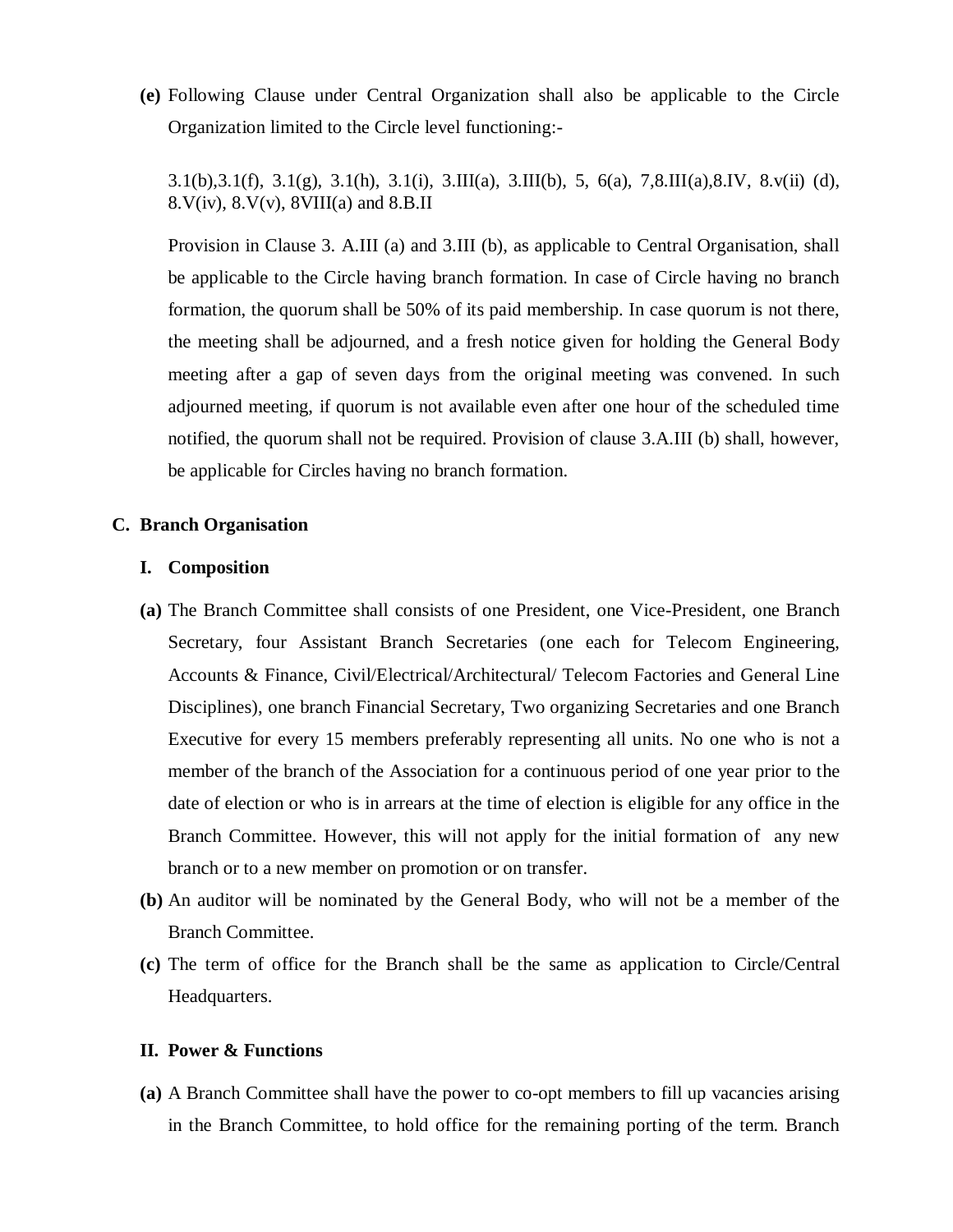Committee shall also have powers to co-opt a member, or members to assist them in the activities of the Branch.

- **(b)** Branches of the Association are to be generally opened by the Circle Executive Committee/ Central Working Committee. A minimum membership of ten shall be necessary to form a branch. Any Branch which has to be closed down for want of membership, insufficient finance, or any other reason, should pass a resolution to the effect at a meeting to be convened for the purpose by the Branch. Such a resolution should have the assent of a least 2/3 of the number of members on the rolls of that branch.
- **(i)** when the closure of a branch has been decided upon, the Branch Secretary should forward complete accounts together with arrears list and other records of the Branch to the Circle Secretary. All balances at the credit of the Branch should also be remitted to the Circle/Central Financial Secretary. The responsibilities of Branch President, the Branch Secretary and Branch Financial Secretary shall not be deemed to have ceased till the accounts have been duly rendered and receipts obtained by them in final settlement of all outstanding account.
- **(c)** Branch committee shall have the powers to remove from the committee any member(s) who fails to attend three consecutive sitting of the branch Committee.
- **(d)** The Branch Committee shall collect subscription, Keep accounts and remit quota as under -

As per decision of representative council of  $3<sup>rd</sup>$  AIC at Kolkata, Subscription (Union fee) enhanced to Rs. 50/- from Rs. 30/- per member per month w.e.f. the month of January-2011. Out of Rs. 50/-; Rs. 10/- for AIC fee, Rs. 20/- for CHQ quota, Rs. 10/- for Circle quota and Rs. 10/- for Branch quota.

- **(e)** In no case quota may be held up beyond 6 months.
- **(f)** Convene Branch meetings to encourage the members to prepare and discuss papers on technical/financial/administrative matters and often suggestions on the matters of policy affecting the Association and also to bring about a close personal acquaintance and a spirit of cooperation among the members.
- **(g)** Arrange for election of the Branch Committee and election of delegates to the All India General Body meeting/All India Circle Conference at the rate of one delegates for every thirty members subject to minimum of one delegate per branch . While computing the number of entitlement of delegate fraction of 0.5 and above will be rounded off to one.
- **(h)** Help the General Secretary and the Circle Secretary in the general administration of the Association, and
- **(i)** Circulate newsletters, journals etc. to members of the branch,
- **(j)** The Branches shall transact all their business at Branch meetings. Quorum shall be 1/3rd of its membership strength.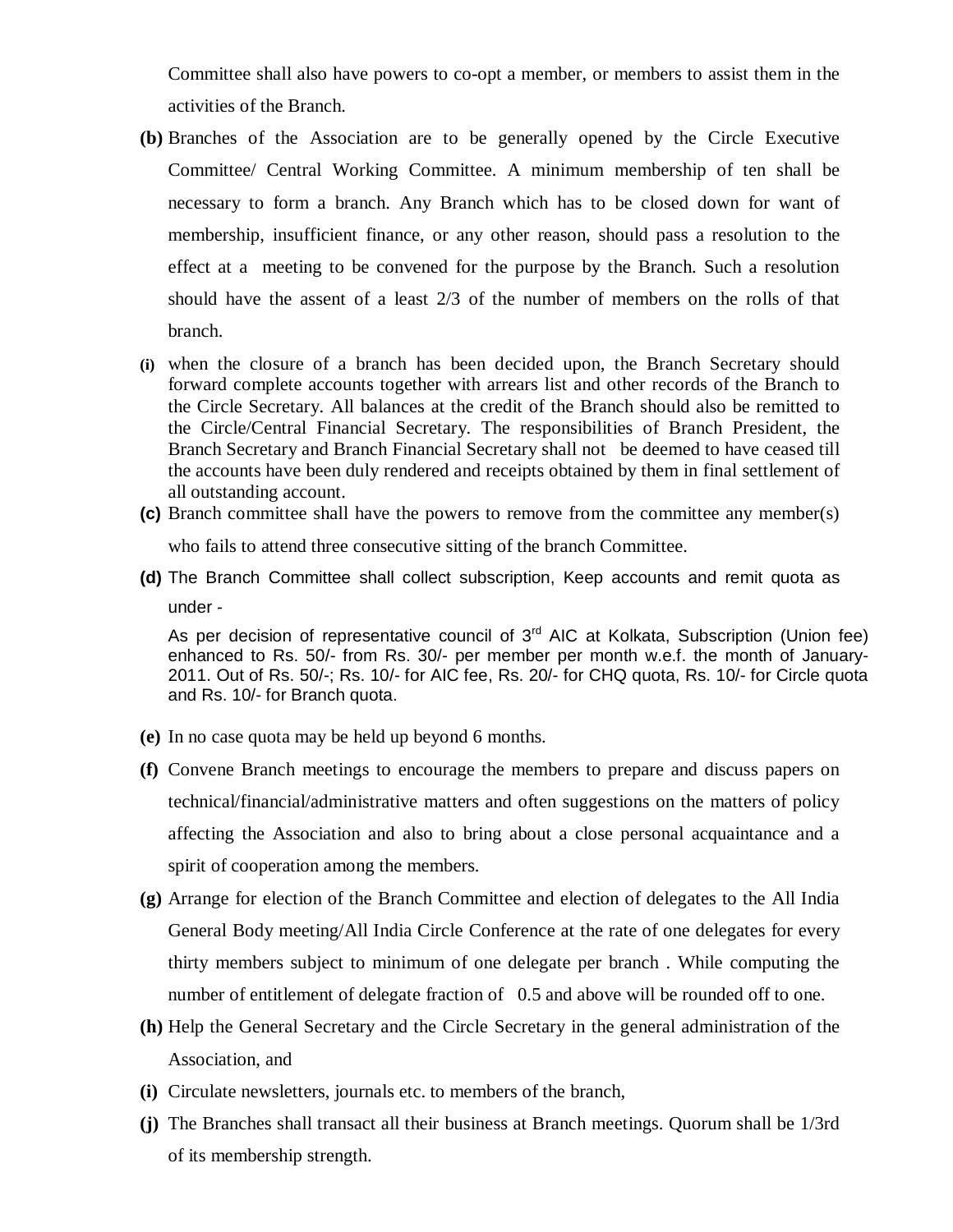- **(k)** The Branch Committee shall ordinarily deal with matters of local interest and concern; on matters to all India interest they shall seek direction from the Central Working Committee through the Circle Secretary.
- **(l)** Branch Secretaries shall be authorized to incur a contingent expenditure, not exceeding Rs.100/- per month. The Branch Committee may sanction expenditure upto Rs.500/- on any one item. Approval shall be taken of the Branch General Body Meeting for any expenditure exceeding amount.
- **(m)**The expenses of the branch shall be met from the funds at their disposal as specified in clause  $8 \text{ C (II)} (e)$ .

## **III.Branch General Body Meeting**

- **(i)** Branch General Body Meeting shall be convened by the Branch Secretary as often as considered necessary by the Branch Committee or whenever requisitioned by one-third of the number of **Branch** members. The requisition for the meeting shall specify the purpose thereof with detail briefs.
- **(ii)** At least 15 days clear notice shall be given to members of the Branch for such meetings.
- **(iii)** The quorum for a Branch Centre meeting shall be one-third the numbers in the Branch.
- **(iv)** At an adjourned meeting of the Branch Centre, all business scheduled for the first meeting shall be transacted irrespective of the quorum.
- **(v)** All other rules, like the procedure for recording votes, etc. given under clause 3 A.I(b), 3.A.I(e),3.A.1(f) and 3.A.1(g) shall apply mutatis mutandis to the conduct of the Branch General Body Meetings.
- **(vi)** Branch Centre meetings convened at the requisition of the Branch members can not be adjourned. At such meeting business other then those mentioned in the requisition shall not be normally transacted. However, matters flowing out of the agenda or any other important item may be discussed with the permission of the Chair.
- **(vii)**The quorum for the requisitioned General Body Meeting will be one-third of the paid membership of the Branch.
- **(viii)** In Branch Centre meetings convened by the Branch Committee subjects not mentioned in the agenda, shall be taken up for discussion, if approved by the chair.

#### **9. Annual list of managing/governing body**

Once in every year a list of the office-bearers and members of the managing committee shall be filed with the Registrar of Societies. Delhi as required under section-4 of Societies Registration Act of 1860, as applicable to the Union Territory of Delhi.

#### **10. Legal Proceedings**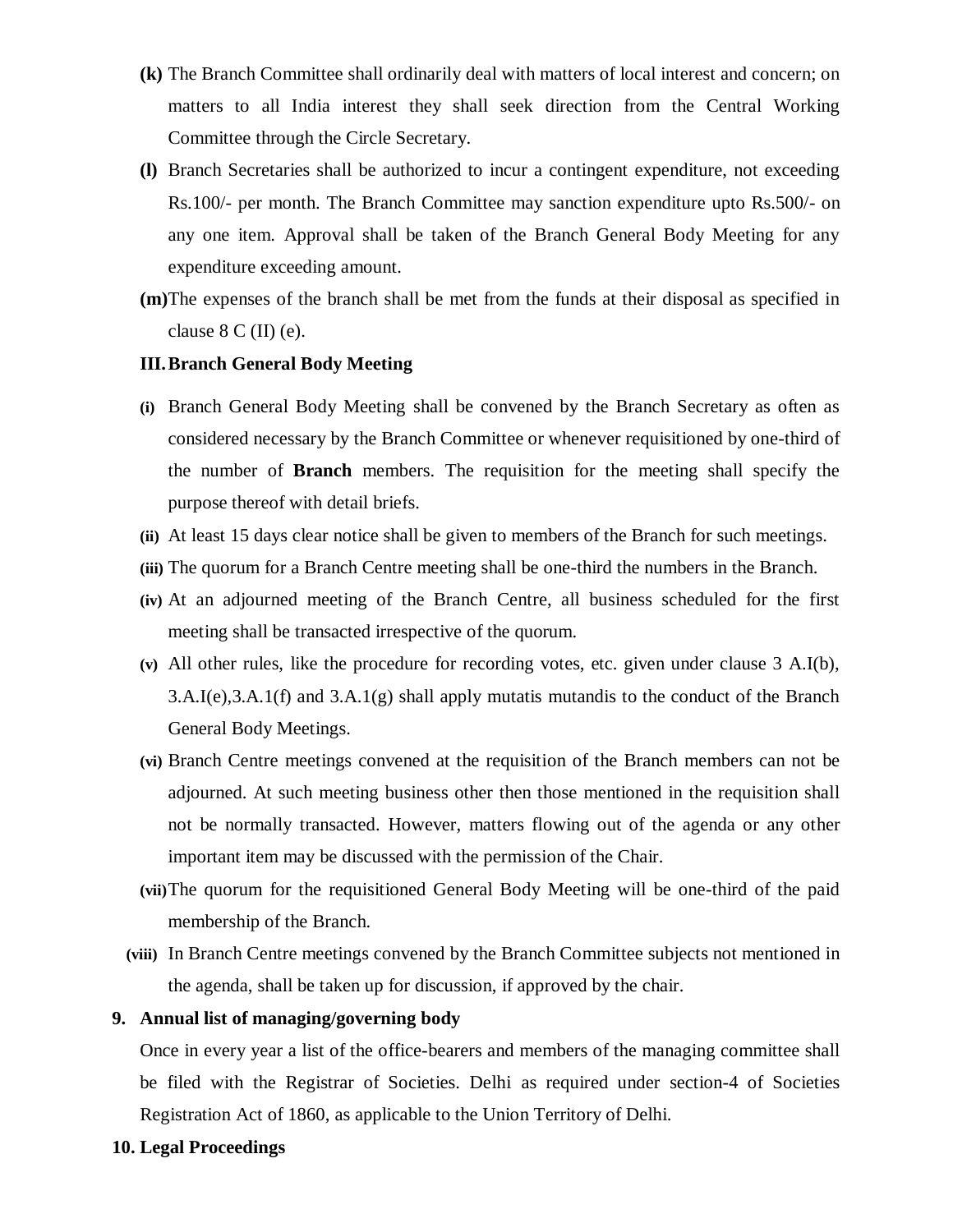The Association may sue or may be sued in the name of the President/Secretary as per provision laid under section 6 of the Societies Registration Act of 1860, as applicable to the Union Territory of Delhi.

#### **11. Amendment**

Any kind amendment in the Memorandum of the Association shall be made as per provision of Section 12 and 12(A) of the Societies Registration Act of 1860, as applicable to the Union Territory of Delhi.

#### **12. Dissolution and adjustment of affairs**

If the Association needs to be dissolved it shall be dissolved as per provisions laid down under Section 13 and 12 of the Societies Registration Act of 1860, as applicable to the Union Territory of Delhi.

#### **13. Application of the Act**

All the provisions under all the Sections of the Societies, Registration Act, 1860 as applicable to the Union Territory of Delhi, shall apply to this Association.

#### **14. Removal of elected office-bearers of Committee or the Committee as a whole :**

An extra-ordinary All India or Circle or Branch General Body meeting, as the case may be, can be requisitioned as per relevant rules of the constitution to discuss and decide noconfidence motion against an individual office bearer or the Committee as a whole. The quorum voting right etc. for such meeting shall be the same as prescribed under the relevant Rules for the extra-ordinary General Body Meeting at the relevant level.

### **15. Election and dispute:-**

- **(i)** Election must be held in conformity with the provision of the constitution.
- **(ii)** The election at Circle/Branch Organisation level shall be held with in scheduled date. However, in case of genuine difficulties permission may be sought for from the next higher organisational level to have further extension for a limit period.
- **(iii)** The Election of new set of officer bearers at Central association shallbe held within the scheduled date and in no case it shall be delayed for more than six months from the scheduled date. In case of genuine and unavoidable difficulties, the Central Executive Committee may decide for seeking permission from the department for a further extension for a limited period.
- **(iv)** All election disputes at the Branch level shall be settled by the Circle Executive Committee. Similarly, the disputes at Circle level shall be settled by the Central Executive Committee. All such decision shall be binding to all concerned. However, If the Branch is not satisfied with the decision of the Circle, it may represent to Central Organisation, who may on due consideration revise the decision of the Circle on merit.